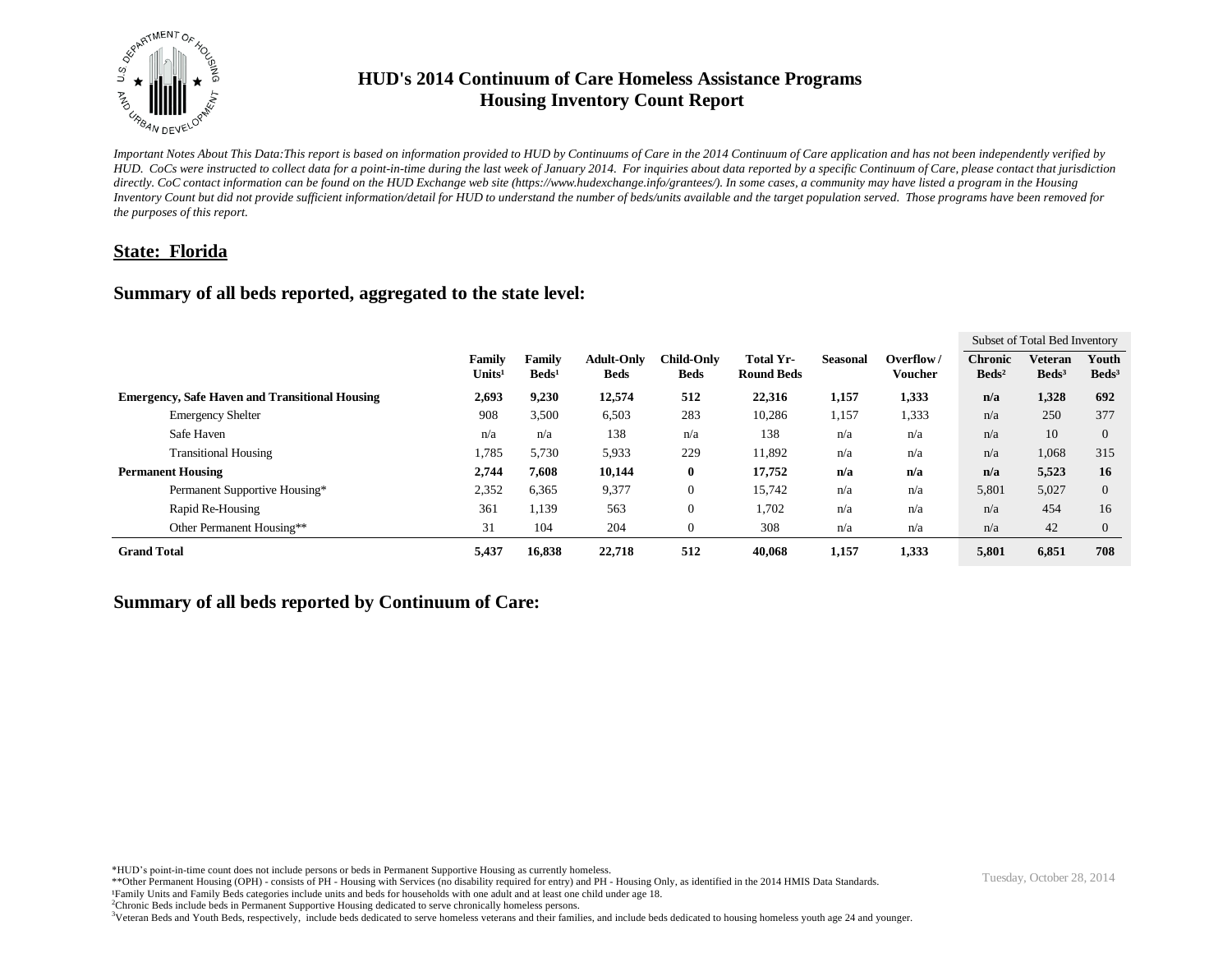

*Important Notes About This Data:This report is based on information provided to HUD by Continuums of Care in the 2014 Continuum of Care application and has not been independently verified by HUD. CoCs were instructed to collect data for a point-in-time during the last week of January 2014. For inquiries about data reported by a specific Continuum of Care, please contact that jurisdiction*  directly. CoC contact information can be found on the HUD Exchange web site (https://www.hudexchange.info/grantees/). In some cases, a community may have listed a program in the Housing *Inventory Count but did not provide sufficient information/detail for HUD to understand the number of beds/units available and the target population served. Those programs have been removed for the purposes of this report.*

### **CoC Number: FL-500**

#### **CoC Name: Sarasota/Bradenton/Manatee, Sarasota Counties CoC**

|                                                       |                              |                                  |                                  |                                  |                                |                 |                      |                                     | Subset of Total Bed Inventory |                          |
|-------------------------------------------------------|------------------------------|----------------------------------|----------------------------------|----------------------------------|--------------------------------|-----------------|----------------------|-------------------------------------|-------------------------------|--------------------------|
|                                                       | Family<br>Units <sup>1</sup> | <b>Family</b><br>$\text{Beds}^1$ | <b>Adult-Only</b><br><b>Beds</b> | <b>Child-Only</b><br><b>Beds</b> | Total Yr-<br><b>Round Beds</b> | <b>Seasonal</b> | Overflow/<br>Voucher | <b>Chronic</b><br>Beds <sup>2</sup> | Veteran<br>Beds <sup>3</sup>  | Youth<br>$\text{Beds}^3$ |
| <b>Emergency, Safe Haven and Transitional Housing</b> | 83                           | 292                              | 446                              | 47                               | 785                            | 0               | 126                  | n/a                                 | 54                            | 47                       |
| <b>Emergency Shelter</b>                              | 18                           | 80                               | 275                              | 32                               | 387                            | 0               | 126                  | n/a                                 | 10                            | 32                       |
| <b>Transitional Housing</b>                           | 65                           | 212                              | 171                              | 15                               | 398                            | n/a             | n/a                  | n/a                                 | 44                            | 15                       |
| <b>Permanent Housing</b>                              | 33                           | 124                              | 191                              | Ð                                | 315                            | n/a             | n/a                  | 227                                 | 135                           | $\mathbf{0}$             |
| Permanent Supportive Housing*                         | 28                           | 102                              | 181                              |                                  | 283                            | n/a             | n/a                  | 227                                 | 125                           | $\Omega$                 |
| Rapid Re-Housing                                      |                              | 22                               | 10                               |                                  | 32                             | n/a             | n/a                  | n/a                                 | 10                            | $\Omega$                 |
| <b>Grand Total</b>                                    | 116                          | 416                              | 637                              | 47                               | 1,100                          | 0               | 126                  | 227                                 | 189                           | 47                       |

#### **CoC Number: FL-501**

#### **CoC Name: Tampa/Hillsborough County CoC**

|                                                       |                              |                                  |                                  |                                  |                                       |                 |                      |                                     | Subset of Total Bed Inventory     |                          |
|-------------------------------------------------------|------------------------------|----------------------------------|----------------------------------|----------------------------------|---------------------------------------|-----------------|----------------------|-------------------------------------|-----------------------------------|--------------------------|
|                                                       | Family<br>Units <sup>1</sup> | <b>Family</b><br>$\text{Beds}^1$ | <b>Adult-Only</b><br><b>Beds</b> | <b>Child-Only</b><br><b>Beds</b> | <b>Total Yr-</b><br><b>Round Beds</b> | <b>Seasonal</b> | Overflow/<br>Voucher | <b>Chronic</b><br>Beds <sup>2</sup> | <b>Veteran</b><br>$\text{Beds}^3$ | Youth<br>$\text{Beds}^3$ |
| <b>Emergency, Safe Haven and Transitional Housing</b> | 138                          | 367                              | 682                              | $\bf{0}$                         | 1,049                                 | $\bf{0}$        | 28                   | n/a                                 | 131                               | $\bf{0}$                 |
| <b>Emergency Shelter</b>                              | 38                           | 95                               | 354                              | $\mathbf{0}$                     | 449                                   | $\overline{0}$  | 28                   | n/a                                 | 63                                |                          |
| Safe Haven                                            | n/a                          | n/a                              | 10                               | n/a                              | 10                                    | n/a             | n/a                  | n/a                                 | 10                                |                          |
| <b>Transitional Housing</b>                           | 100                          | 272                              | 318                              | $\boldsymbol{0}$                 | 590                                   | n/a             | n/a                  | n/a                                 | 58                                |                          |
| <b>Permanent Housing</b>                              | 188                          | 572                              | 932                              | $\bf{0}$                         | 1,504                                 | n/a             | n/a                  | n/a                                 | 946                               | $\mathbf{0}$             |
| Permanent Supportive Housing*                         | 154                          | 471                              | 851                              | $\boldsymbol{0}$                 | 1,322                                 | n/a             | n/a                  | 821                                 | 892                               |                          |
| Rapid Re-Housing                                      | 14                           | 52                               | 28                               | $\overline{0}$                   | 80                                    | n/a             | n/a                  | n/a                                 | 25                                |                          |
| Other Permanent Housing**                             | 20                           | 49                               | 53                               | $\overline{0}$                   | 102                                   | n/a             | n/a                  | n/a                                 | 29                                |                          |
| <b>Grand Total</b>                                    | 326                          | 939                              | 1.614                            | $\bf{0}$                         | 2,553                                 | $\mathbf{0}$    | 28                   | 821                                 | 1,077                             | $\mathbf{0}$             |

\*HUD's point-in-time count does not include persons or beds in Permanent Supportive Housing as currently homeless.

\*\*Other Permanent Housing (OPH) - consists of PH - Housing with Services (no disability required for entry) and PH - Housing Only, as identified in the 2014 HMIS Data Standards.

¹Family Units and Family Beds categories include units and beds for households with one adult and at least one child under age 18.

<sup>2</sup>Chronic Beds include beds in Permanent Supportive Housing dedicated to serve chronically homeless persons.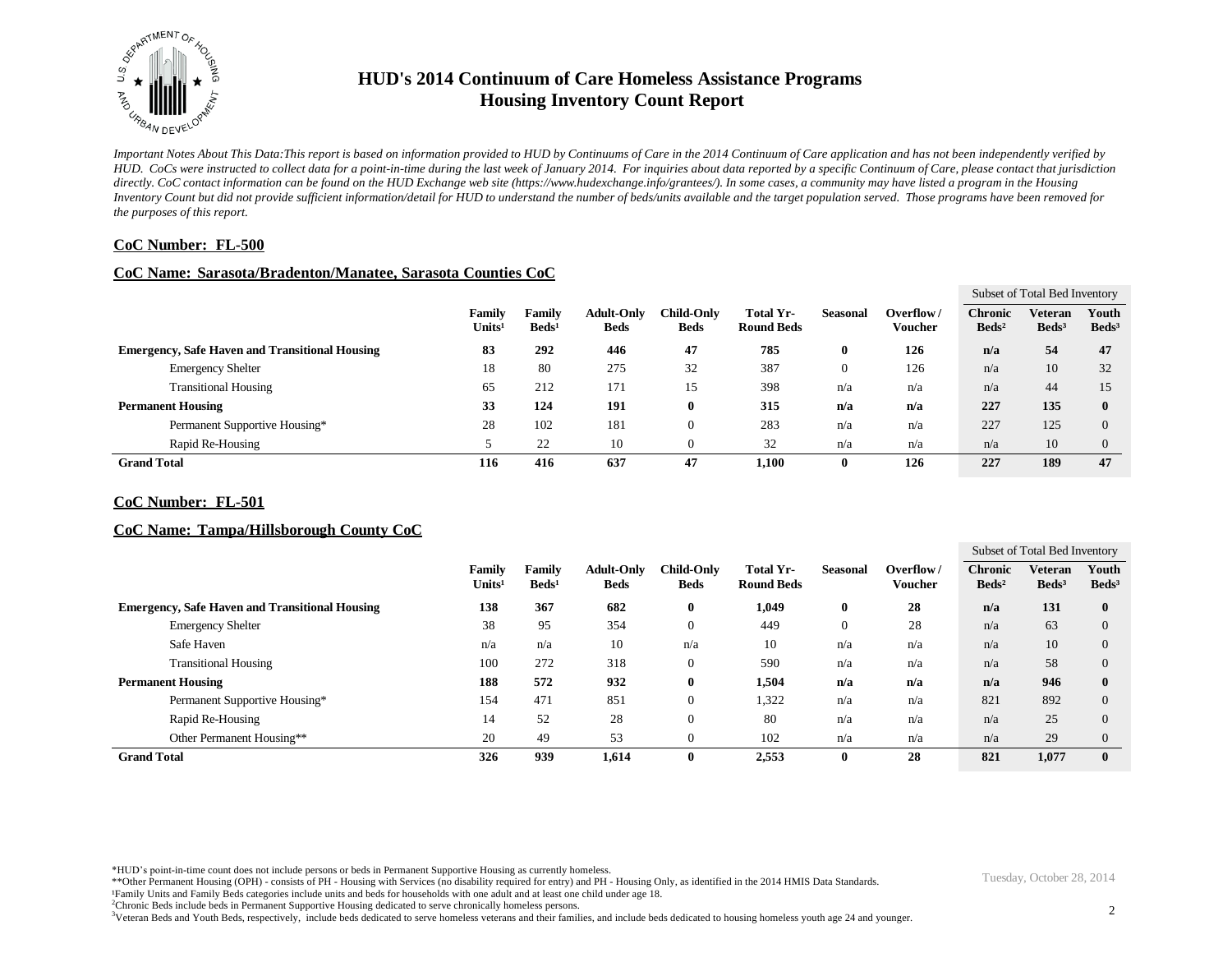

*Important Notes About This Data:This report is based on information provided to HUD by Continuums of Care in the 2014 Continuum of Care application and has not been independently verified by HUD. CoCs were instructed to collect data for a point-in-time during the last week of January 2014. For inquiries about data reported by a specific Continuum of Care, please contact that jurisdiction*  directly. CoC contact information can be found on the HUD Exchange web site (https://www.hudexchange.info/grantees/). In some cases, a community may have listed a program in the Housing *Inventory Count but did not provide sufficient information/detail for HUD to understand the number of beds/units available and the target population served. Those programs have been removed for the purposes of this report.*

### **CoC Number: FL-502**

### **CoC Name: St. Petersburg/Clearwater/Largo/Pinellas County CoC**

|                    |                                                       |                              |                           |                                  |                           |                                |                 |                      |                                     | Subset of Total Bed Inventory |                            |
|--------------------|-------------------------------------------------------|------------------------------|---------------------------|----------------------------------|---------------------------|--------------------------------|-----------------|----------------------|-------------------------------------|-------------------------------|----------------------------|
|                    |                                                       | Family<br>Units <sup>1</sup> | Family<br>$\text{Beds}^1$ | <b>Adult-Only</b><br><b>Beds</b> | Child-Only<br><b>Beds</b> | Total Yr-<br><b>Round Beds</b> | <b>Seasonal</b> | Overflow/<br>Voucher | <b>Chronic</b><br>Beds <sup>2</sup> | Veteran<br>$\text{Beds}^3$    | Youth<br>Beds <sup>3</sup> |
|                    | <b>Emergency, Safe Haven and Transitional Housing</b> | 160                          | 581                       | 1,786                            | $\bf{0}$                  | 2,367                          | $\bf{0}$        | 102                  | n/a                                 | 9                             | $\mathbf{0}$               |
|                    | <b>Emergency Shelter</b>                              | 60                           | 254                       | 1,109                            | 0                         | 1,363                          |                 | 102                  | n/a                                 | $\Omega$                      | $\theta$                   |
|                    | Safe Haven                                            | n/a                          | n/a                       | 45                               | n/a                       | 45                             | n/a             | n/a                  | n/a                                 | $\overline{0}$                | $\theta$                   |
|                    | <b>Transitional Housing</b>                           | 100                          | 327                       | 632                              | 0                         | 959                            | n/a             | n/a                  | n/a                                 | $\mathbf Q$                   | $\theta$                   |
|                    | <b>Permanent Housing</b>                              | 69                           | 154                       | 873                              | 0                         | 1,027                          | n/a             | n/a                  | 331                                 | 563                           | 0                          |
|                    | Permanent Supportive Housing*                         | 69                           | 154                       | 855                              | 0                         | 1,009                          | n/a             | n/a                  | 331                                 | 545                           | $\Omega$                   |
|                    | Rapid Re-Housing                                      |                              |                           | 18                               | 0                         | 18                             | n/a             | n/a                  | n/a                                 | 18                            | $\theta$                   |
| <b>Grand Total</b> |                                                       | 229                          | 735                       | 2,659                            | 0                         | 3,394                          |                 | 102                  | 331                                 | 572                           | $\bf{0}$                   |

#### **CoC Number: FL-503**

#### **CoC Name: Lakeland CoC**

|                                                       |                              |                                  |                                  |                                  |                                |                 |                      |                                   | Subset of Total Bed Inventory     |                          |
|-------------------------------------------------------|------------------------------|----------------------------------|----------------------------------|----------------------------------|--------------------------------|-----------------|----------------------|-----------------------------------|-----------------------------------|--------------------------|
|                                                       | Family<br>Units <sup>1</sup> | <b>Family</b><br>$\text{Beds}^1$ | <b>Adult-Only</b><br><b>Beds</b> | <b>Child-Only</b><br><b>Beds</b> | Total Yr-<br><b>Round Beds</b> | <b>Seasonal</b> | Overflow/<br>Voucher | <b>Chronic</b><br>$\text{Beds}^2$ | <b>Veteran</b><br>$\text{Beds}^3$ | Youth<br>$\text{Beds}^3$ |
| <b>Emergency, Safe Haven and Transitional Housing</b> | 41                           | 207                              | 226                              | 0                                | 433                            |                 | 15                   | n/a                               |                                   | $\mathbf{0}$             |
| <b>Emergency Shelter</b>                              | 11                           | 54                               | 124                              | υ                                | 178                            |                 | 15                   | n/a                               |                                   | $\Omega$                 |
| <b>Transitional Housing</b>                           | 30                           | 153                              | 102                              | υ                                | 255                            | n/a             | n/a                  | n/a                               |                                   | $\Omega$                 |
| <b>Permanent Housing</b>                              | 40                           | 95                               | 44                               | $\bf{0}$                         | 139                            | n/a             | n/a                  | 22                                |                                   | $\mathbf{0}$             |
| Permanent Supportive Housing*                         | 40                           | 95                               | 44                               | υ                                | 139                            | n/a             | n/a                  | 22                                |                                   | $\theta$                 |
| <b>Grand Total</b>                                    | 81                           | 302                              | 270                              | $\bf{0}$                         | 572                            |                 | 15                   | 22                                |                                   | $\mathbf{0}$             |

\*HUD's point-in-time count does not include persons or beds in Permanent Supportive Housing as currently homeless.

\*\*Other Permanent Housing (OPH) - consists of PH - Housing with Services (no disability required for entry) and PH - Housing Only, as identified in the 2014 HMIS Data Standards.

¹Family Units and Family Beds categories include units and beds for households with one adult and at least one child under age 18.

<sup>2</sup>Chronic Beds include beds in Permanent Supportive Housing dedicated to serve chronically homeless persons.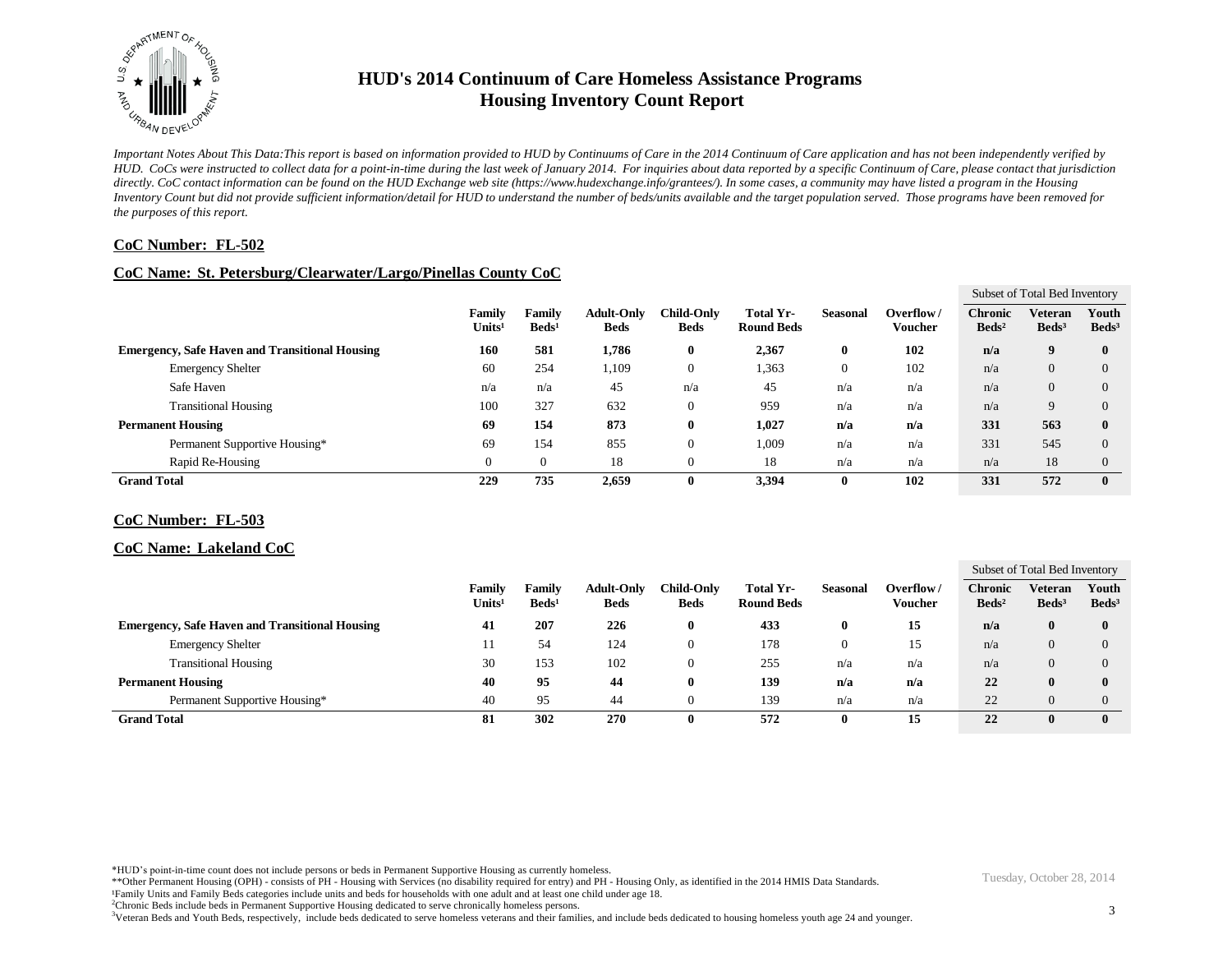

*Important Notes About This Data:This report is based on information provided to HUD by Continuums of Care in the 2014 Continuum of Care application and has not been independently verified by HUD. CoCs were instructed to collect data for a point-in-time during the last week of January 2014. For inquiries about data reported by a specific Continuum of Care, please contact that jurisdiction*  directly. CoC contact information can be found on the HUD Exchange web site (https://www.hudexchange.info/grantees/). In some cases, a community may have listed a program in the Housing *Inventory Count but did not provide sufficient information/detail for HUD to understand the number of beds/units available and the target population served. Those programs have been removed for the purposes of this report.*

### **CoC Number: FL-504**

#### **CoC Name: Daytona Beach/Daytona/Volusia, Flagler Counties CoC**

|                    |                                                       |                              |                                  |                                  |                           |                                |                 |                      |                                   | Subset of Total Bed Inventory     |                            |
|--------------------|-------------------------------------------------------|------------------------------|----------------------------------|----------------------------------|---------------------------|--------------------------------|-----------------|----------------------|-----------------------------------|-----------------------------------|----------------------------|
|                    |                                                       | Family<br>Units <sup>1</sup> | <b>Family</b><br>$\text{Beds}^1$ | <b>Adult-Only</b><br><b>Beds</b> | Child-Onlv<br><b>Beds</b> | Total Yr-<br><b>Round Beds</b> | <b>Seasonal</b> | Overflow/<br>Voucher | <b>Chronic</b><br>$\text{Beds}^2$ | <b>Veteran</b><br>$\text{Beds}^3$ | Youth<br>Beds <sup>3</sup> |
|                    | <b>Emergency, Safe Haven and Transitional Housing</b> | 97                           | 380                              | 208                              | o                         | 594                            | 187             |                      | n/a                               |                                   | 6                          |
|                    | <b>Emergency Shelter</b>                              | 22                           | 80                               | 70                               | 0                         | 150                            | 187             | 0                    | n/a                               |                                   | $\Omega$                   |
|                    | <b>Transitional Housing</b>                           | 75                           | 300                              | 138                              | O                         | 444                            | n/a             | n/a                  | n/a                               |                                   | h                          |
|                    | <b>Permanent Housing</b>                              | 54                           | 167                              | 152                              | 0                         | 319                            | n/a             | n/a                  | 150                               | 85                                | $\mathbf{0}$               |
|                    | Permanent Supportive Housing*                         | 54                           | 167                              | 152                              | O                         | 319                            | n/a             | n/a                  | 150                               | 85                                | $\theta$                   |
| <b>Grand Total</b> |                                                       | 151                          | 547                              | 360                              | o                         | 913                            | 187             |                      | 150                               | 94                                |                            |

#### **CoC Number: FL-505**

### **CoC Name: Fort Walton Beach/Okaloosa, Walton Counties CoC**

|                                                       |                              |                           |                                  |                           |                                |                 |                             |                                     | Subset of Total Bed Inventory       |                          |
|-------------------------------------------------------|------------------------------|---------------------------|----------------------------------|---------------------------|--------------------------------|-----------------|-----------------------------|-------------------------------------|-------------------------------------|--------------------------|
|                                                       | Family<br>Units <sup>1</sup> | Family<br>$\text{Beds}^1$ | <b>Adult-Only</b><br><b>Beds</b> | Child-Onlv<br><b>Beds</b> | Total Yr-<br><b>Round Beds</b> | <b>Seasonal</b> | Overflow/<br><b>Voucher</b> | <b>Chronic</b><br>Beds <sup>2</sup> | <b>Veteran</b><br>Beds <sup>3</sup> | Youth<br>$\text{Beds}^3$ |
| <b>Emergency, Safe Haven and Transitional Housing</b> | 21                           | 107                       | 114                              | 8                         | 229                            | 490             | 20                          | n/a                                 | 11                                  | 8                        |
| <b>Emergency Shelter</b>                              | 10                           | 33                        | 48                               | $\theta$                  | 81                             | 490             | 20                          | n/a                                 | 11                                  | $\Omega$                 |
| <b>Transitional Housing</b>                           |                              | 74                        | 66                               | 8                         | 148                            | n/a             | n/a                         | n/a                                 | 0                                   |                          |
| <b>Permanent Housing</b>                              | 29                           | 115                       | 0                                | $\bf{0}$                  | 115                            | n/a             | n/a                         | n/a                                 | o                                   | $\mathbf 0$              |
| Permanent Supportive Housing*                         | 18                           | 60                        | $\theta$                         | $\left($                  | 60                             | n/a             | n/a                         | $\theta$                            | 0                                   |                          |
| Other Permanent Housing**                             | -14                          | 55                        | $\Omega$                         | -0                        | 55                             | n/a             | n/a                         | n/a                                 | 0                                   |                          |
| <b>Grand Total</b>                                    | 50                           | 222                       | 114                              | $\Omega$<br>ð             | 344                            | 490             | 20                          | $\bf{0}$                            |                                     | 8                        |

\*HUD's point-in-time count does not include persons or beds in Permanent Supportive Housing as currently homeless.

\*\*Other Permanent Housing (OPH) - consists of PH - Housing with Services (no disability required for entry) and PH - Housing Only, as identified in the 2014 HMIS Data Standards.

¹Family Units and Family Beds categories include units and beds for households with one adult and at least one child under age 18.

<sup>2</sup>Chronic Beds include beds in Permanent Supportive Housing dedicated to serve chronically homeless persons.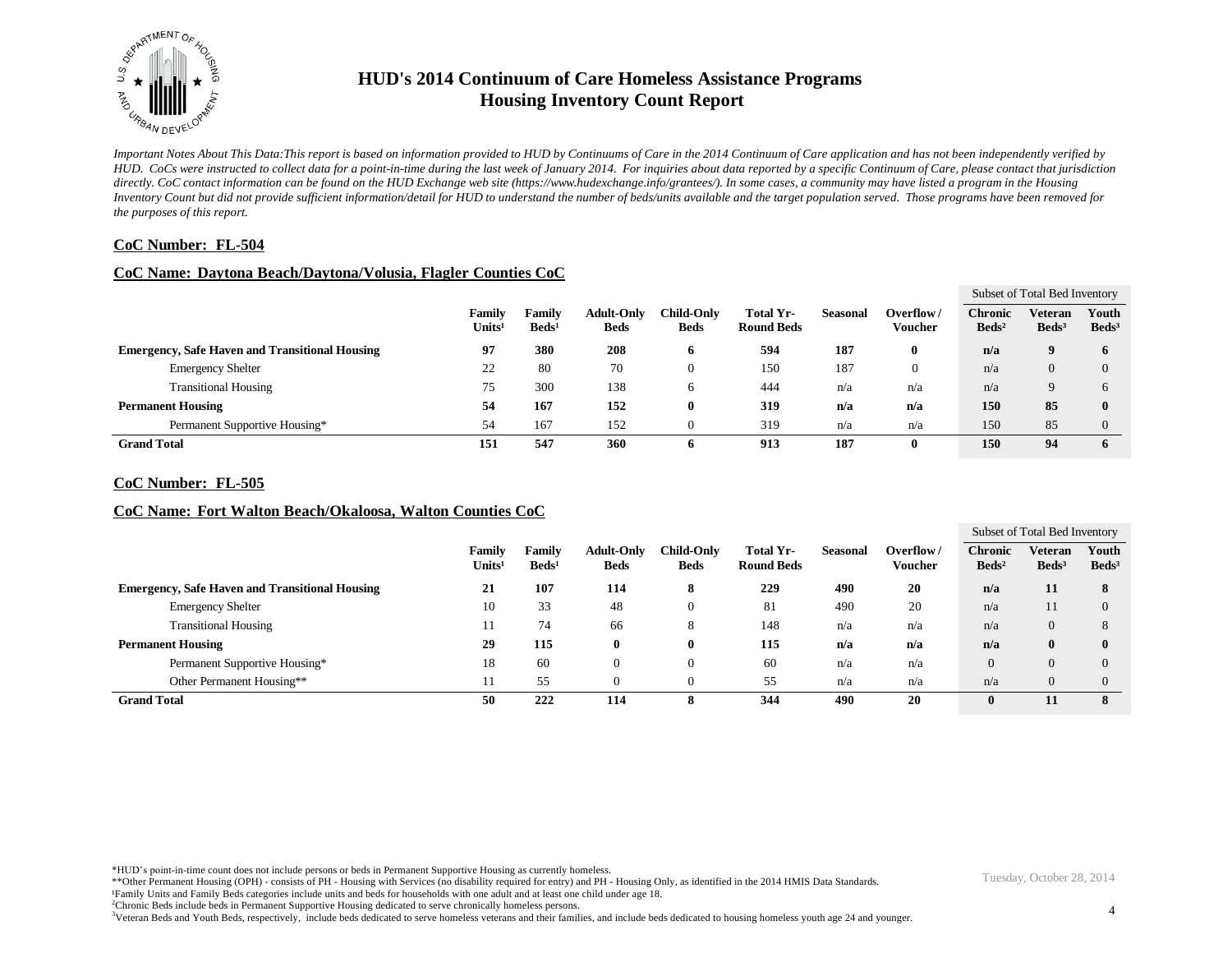

*Important Notes About This Data:This report is based on information provided to HUD by Continuums of Care in the 2014 Continuum of Care application and has not been independently verified by HUD. CoCs were instructed to collect data for a point-in-time during the last week of January 2014. For inquiries about data reported by a specific Continuum of Care, please contact that jurisdiction*  directly. CoC contact information can be found on the HUD Exchange web site (https://www.hudexchange.info/grantees/). In some cases, a community may have listed a program in the Housing *Inventory Count but did not provide sufficient information/detail for HUD to understand the number of beds/units available and the target population served. Those programs have been removed for the purposes of this report.*

### **CoC Number: FL-506**

## **CoC Name: Tallahassee/Leon County CoC**

|                                                       |                              |                           |                                  |                                  |                                |                 |                      |                                     | Subset of Total Bed Inventory |                          |
|-------------------------------------------------------|------------------------------|---------------------------|----------------------------------|----------------------------------|--------------------------------|-----------------|----------------------|-------------------------------------|-------------------------------|--------------------------|
|                                                       | Family<br>Units <sup>1</sup> | Familv<br>$\text{Beds}^1$ | <b>Adult-Only</b><br><b>Beds</b> | <b>Child-Only</b><br><b>Beds</b> | Total Yr-<br><b>Round Beds</b> | <b>Seasonal</b> | Overflow/<br>Voucher | <b>Chronic</b><br>Beds <sup>2</sup> | Veteran<br>Beds <sup>3</sup>  | Youth<br>$\text{Beds}^3$ |
| <b>Emergency, Safe Haven and Transitional Housing</b> | 58                           | 196                       | 358                              | 24                               | 578                            | 49              | 110                  | n/a                                 | 52                            | 24                       |
| <b>Emergency Shelter</b>                              | 10                           | 42                        | 127                              | 18                               | 187                            | 49              | 110                  | n/a                                 | 0                             | 18                       |
| <b>Transitional Housing</b>                           | 48                           | 154                       | 231                              | o                                | 391                            | n/a             | n/a                  | n/a                                 | 52                            | h                        |
| <b>Permanent Housing</b>                              | 95                           | 241                       | 297                              | 0                                | 538                            | n/a             | n/a                  | 164                                 | 195                           | $\mathbf{0}$             |
| Permanent Supportive Housing*                         | 95                           | 241                       | 297                              |                                  | 538                            | n/a             | n/a                  | 164                                 | 195                           |                          |
| <b>Grand Total</b>                                    | 153                          | 437                       | 655                              | 24                               | 1,116                          | 49              | 110                  | 164                                 | 247                           | 24                       |

#### **CoC Number: FL-507**

### **CoC Name: Orlando/Orange, Osceola, Seminole Counties CoC**

|                                                       |                              |                           |                                  |                           |                                |                 |                              |                                   | Subset of Total Bed Inventory |                          |
|-------------------------------------------------------|------------------------------|---------------------------|----------------------------------|---------------------------|--------------------------------|-----------------|------------------------------|-----------------------------------|-------------------------------|--------------------------|
|                                                       | Family<br>Units <sup>1</sup> | Family<br>$\text{Beds}^1$ | <b>Adult-Only</b><br><b>Beds</b> | Child-Onlv<br><b>Beds</b> | Total Yr-<br><b>Round Beds</b> | <b>Seasonal</b> | Overflow /<br><b>Voucher</b> | <b>Chronic</b><br>$\text{Beds}^2$ | Veteran<br>$\text{Beds}^3$    | Youth<br>$\text{Beds}^3$ |
| <b>Emergency, Safe Haven and Transitional Housing</b> | 285                          | 1,050                     | 1,317                            | 99                        | 2.466                          | 0               | 235                          | n/a                               | 175                           | 99                       |
| <b>Emergency Shelter</b>                              | 88                           | 352                       | 729                              | 24                        | 1,105                          | $\mathbf{0}$    | 235                          | n/a                               | 57                            | 24                       |
| <b>Transitional Housing</b>                           | 197                          | 698                       | 588                              | 75                        | 1,361                          | n/a             | n/a                          | n/a                               | 118                           | 75                       |
| <b>Permanent Housing</b>                              | 122                          | 409                       | 1,045                            | $\bf{0}$                  | 1.454                          | n/a             | n/a                          | n/a                               | 494                           | $\mathbf{0}$             |
| Permanent Supportive Housing*                         | 58                           | 151                       | 1,045                            | $\boldsymbol{0}$          | 1,196                          | n/a             | n/a                          | 684                               | 494                           | 0                        |
| Rapid Re-Housing                                      | 64                           | 258                       | $\Omega$                         | $\theta$                  | 258                            | n/a             | n/a                          | n/a                               | 0                             |                          |
| <b>Grand Total</b>                                    | 407                          | 1,459                     | 2.362                            | 99                        | 3.920                          |                 | 235                          | 684                               | 669                           | 99                       |

\*HUD's point-in-time count does not include persons or beds in Permanent Supportive Housing as currently homeless.

\*\*Other Permanent Housing (OPH) - consists of PH - Housing with Services (no disability required for entry) and PH - Housing Only, as identified in the 2014 HMIS Data Standards.

¹Family Units and Family Beds categories include units and beds for households with one adult and at least one child under age 18.

<sup>2</sup>Chronic Beds include beds in Permanent Supportive Housing dedicated to serve chronically homeless persons.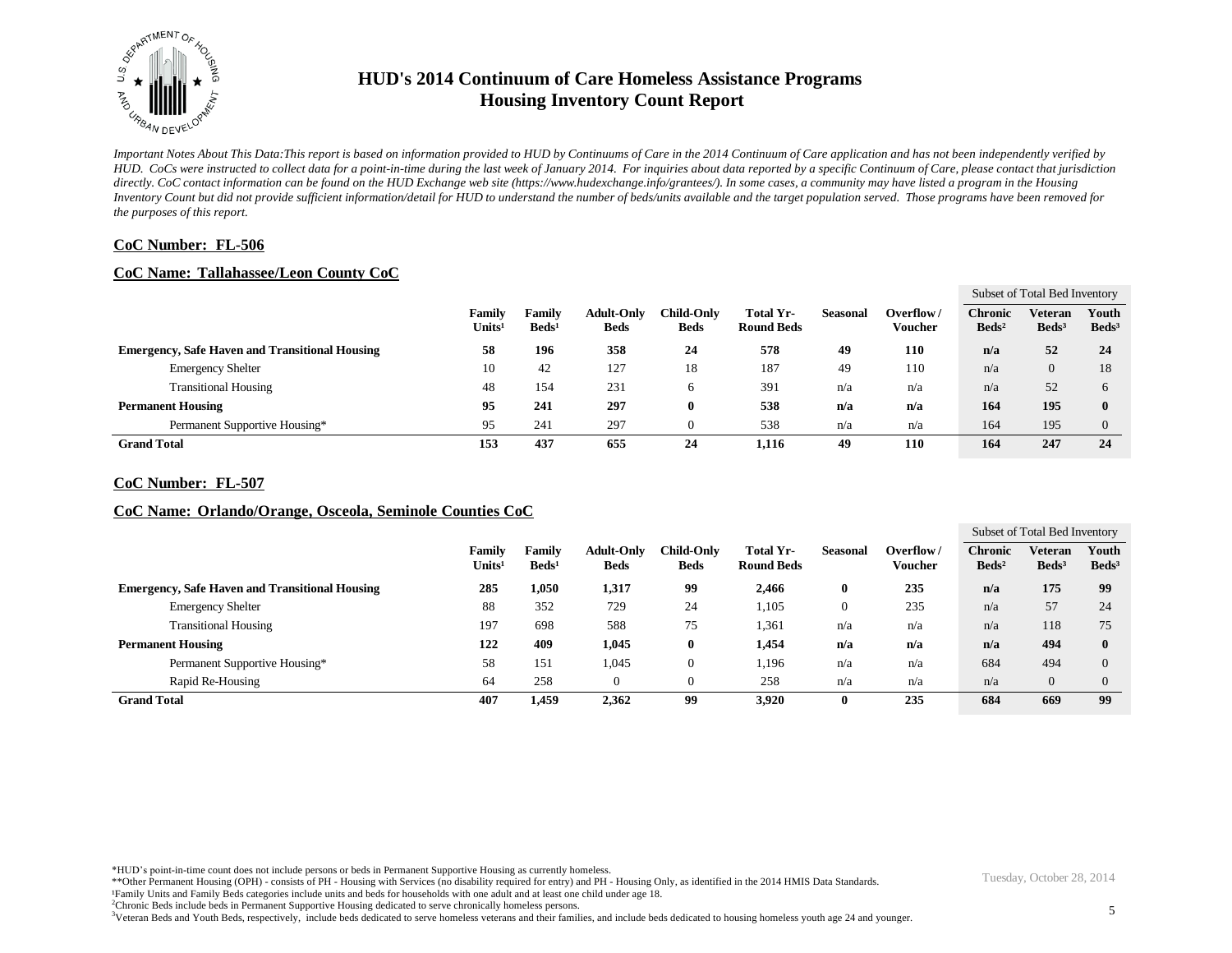

*Important Notes About This Data:This report is based on information provided to HUD by Continuums of Care in the 2014 Continuum of Care application and has not been independently verified by HUD. CoCs were instructed to collect data for a point-in-time during the last week of January 2014. For inquiries about data reported by a specific Continuum of Care, please contact that jurisdiction*  directly. CoC contact information can be found on the HUD Exchange web site (https://www.hudexchange.info/grantees/). In some cases, a community may have listed a program in the Housing *Inventory Count but did not provide sufficient information/detail for HUD to understand the number of beds/units available and the target population served. Those programs have been removed for the purposes of this report.*

### **CoC Number: FL-508**

#### **CoC Name: Gainesville/Alachua, Putnam Counties CoC**

|                          |                                                       |                              |                           |                                  |                                  |                                |                 |                      |                                   | Subset of Total Bed Inventory |                          |
|--------------------------|-------------------------------------------------------|------------------------------|---------------------------|----------------------------------|----------------------------------|--------------------------------|-----------------|----------------------|-----------------------------------|-------------------------------|--------------------------|
|                          |                                                       | Family<br>Units <sup>1</sup> | Family<br>$\text{Beds}^1$ | <b>Adult-Only</b><br><b>Beds</b> | <b>Child-Only</b><br><b>Beds</b> | Total Yr-<br><b>Round Beds</b> | <b>Seasonal</b> | Overflow/<br>Voucher | <b>Chronic</b><br>$\text{Beds}^2$ | Veteran<br>Beds <sup>3</sup>  | Youth<br>$\text{Beds}^3$ |
|                          | <b>Emergency, Safe Haven and Transitional Housing</b> | 41                           | 147                       | 154                              | 32                               | 333                            | 75              |                      | n/a                               | 83                            | 32                       |
|                          | <b>Emergency Shelter</b>                              | 14                           | 61                        | 39                               | 32                               | 132                            | 75              | $\mathbf{0}$         | n/a                               | 0                             | 32                       |
|                          | <b>Transitional Housing</b>                           | 27                           | 86                        | 115                              |                                  | 201                            | n/a             | n/a                  | n/a                               | 83                            | 0                        |
| <b>Permanent Housing</b> |                                                       | 74                           | 183                       | 669                              |                                  | 852                            | n/a             | n/a                  | 762                               | 741                           | $\mathbf{0}$             |
|                          | Permanent Supportive Housing*                         | 74                           | 183                       | 669                              |                                  | 852                            | n/a             | n/a                  | 762                               | 741                           |                          |
| <b>Grand Total</b>       |                                                       | 115                          | 330                       | 823                              | 32                               | 1,185                          | 75              |                      | 762                               | 824                           | 32                       |

#### **CoC Number: FL-509**

### **CoC Name: Fort Pierce/St. Lucie, Indian River, Martin Counties CoC**

|                                                       |                                     |                                  |                                  |                                  |                                |          |                      |                                     | Subset of Total Bed Inventory       |                          |
|-------------------------------------------------------|-------------------------------------|----------------------------------|----------------------------------|----------------------------------|--------------------------------|----------|----------------------|-------------------------------------|-------------------------------------|--------------------------|
|                                                       | <b>Family</b><br>Units <sup>1</sup> | <b>Family</b><br>$\text{Beds}^1$ | <b>Adult-Only</b><br><b>Beds</b> | <b>Child-Only</b><br><b>Beds</b> | Total Yr-<br><b>Round Beds</b> | Seasonal | Overflow/<br>Voucher | <b>Chronic</b><br>Beds <sup>2</sup> | <b>Veteran</b><br>Beds <sup>3</sup> | Youth<br>$\text{Beds}^3$ |
| <b>Emergency, Safe Haven and Transitional Housing</b> | 74                                  | 263                              | 39                               | 12                               | 314                            | 0        |                      | n/a                                 |                                     | 36                       |
| <b>Emergency Shelter</b>                              | 36                                  | 131                              |                                  | 12                               | 148                            | $\Omega$ |                      | n/a                                 |                                     |                          |
| <b>Transitional Housing</b>                           | 38                                  | 132                              | 34                               | $\theta$                         | 166                            | n/a      | n/a                  | n/a                                 |                                     | 24                       |
| <b>Permanent Housing</b>                              | 55                                  | 109                              | 184                              | U                                | 293                            | n/a      | n/a                  | 150                                 |                                     | 0                        |
| Permanent Supportive Housing*                         | 55                                  | 109                              | 184                              | 0                                | 293                            | n/a      | n/a                  | 150                                 |                                     |                          |
| <b>Grand Total</b>                                    | 129                                 | 372                              | 223                              | 12                               | 607                            | 0        |                      | 150                                 |                                     | 36                       |

\*HUD's point-in-time count does not include persons or beds in Permanent Supportive Housing as currently homeless.

\*\*Other Permanent Housing (OPH) - consists of PH - Housing with Services (no disability required for entry) and PH - Housing Only, as identified in the 2014 HMIS Data Standards.

¹Family Units and Family Beds categories include units and beds for households with one adult and at least one child under age 18.

<sup>2</sup>Chronic Beds include beds in Permanent Supportive Housing dedicated to serve chronically homeless persons.

<sup>3</sup>Veteran Beds and Youth Beds, respectively, include beds dedicated to serve homeless veterans and their families, and include beds dedicated to housing homeless youth age 24 and younger.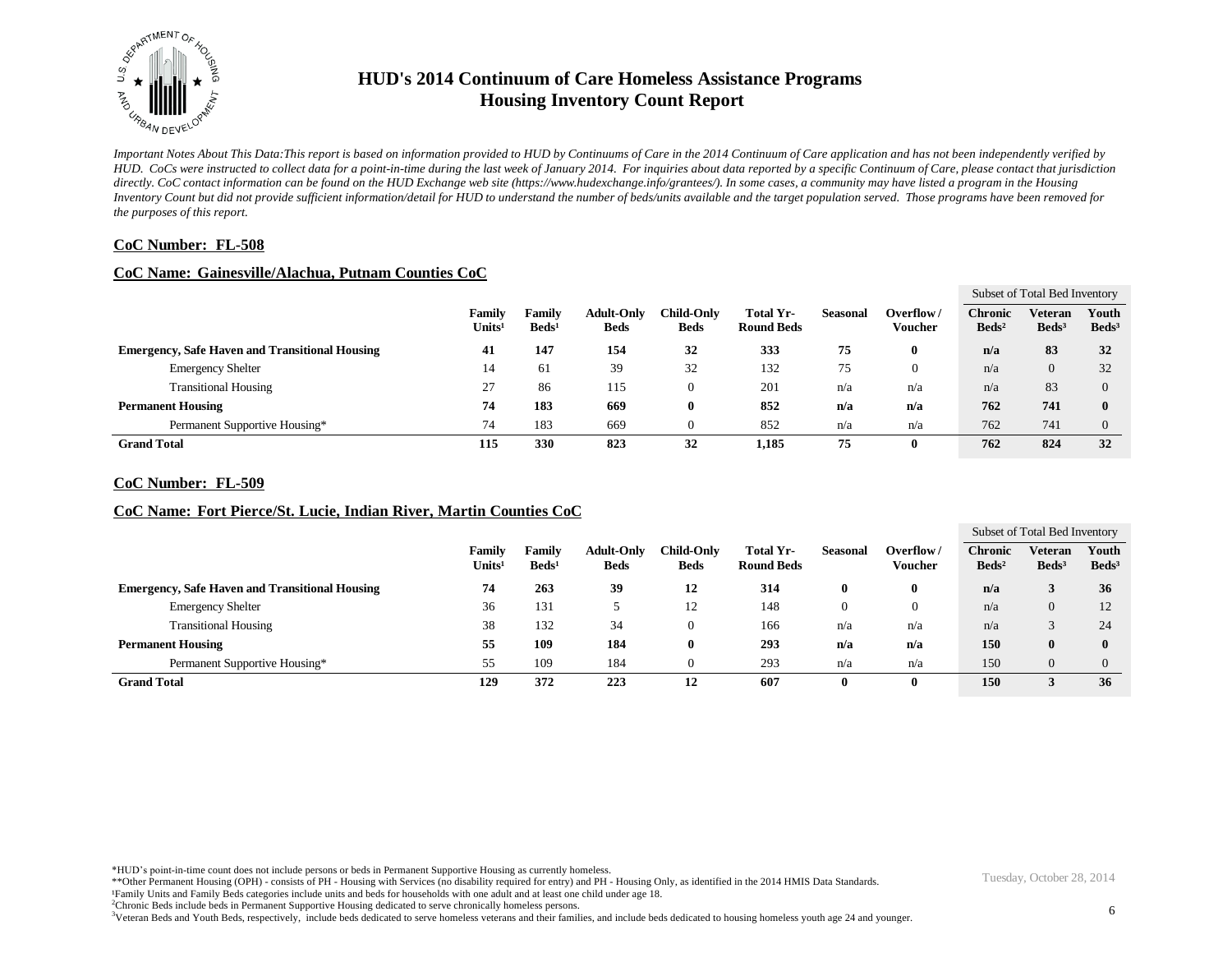

*Important Notes About This Data:This report is based on information provided to HUD by Continuums of Care in the 2014 Continuum of Care application and has not been independently verified by HUD. CoCs were instructed to collect data for a point-in-time during the last week of January 2014. For inquiries about data reported by a specific Continuum of Care, please contact that jurisdiction*  directly. CoC contact information can be found on the HUD Exchange web site (https://www.hudexchange.info/grantees/). In some cases, a community may have listed a program in the Housing *Inventory Count but did not provide sufficient information/detail for HUD to understand the number of beds/units available and the target population served. Those programs have been removed for the purposes of this report.*

### **CoC Number: FL-510**

### **CoC Name: Jacksonville-Duval, Clay Counties CoC**

|                                                       |                                     |                                  |                                  |                           |                                |                 |                             |                                   | Subset of Total Bed Inventory |                          |
|-------------------------------------------------------|-------------------------------------|----------------------------------|----------------------------------|---------------------------|--------------------------------|-----------------|-----------------------------|-----------------------------------|-------------------------------|--------------------------|
|                                                       | <b>Family</b><br>Units <sup>1</sup> | <b>Family</b><br>$\text{Beds}^1$ | <b>Adult-Only</b><br><b>Beds</b> | Child-Onlv<br><b>Beds</b> | Total Yr-<br><b>Round Beds</b> | <b>Seasonal</b> | Overflow/<br><b>Voucher</b> | <b>Chronic</b><br>$\text{Beds}^2$ | Veteran<br>Beds <sup>3</sup>  | Youth<br>$\text{Beds}^3$ |
| <b>Emergency, Safe Haven and Transitional Housing</b> | 237                                 | 730                              | 930                              | 54                        | 1,714                          | 145             | 23                          | n/a                               | 68                            | 54                       |
| <b>Emergency Shelter</b>                              | 69                                  | 277                              | 605                              | 22                        | 904                            | 145             | 23                          | n/a                               | 18                            | 22                       |
| <b>Transitional Housing</b>                           | 168                                 | 453                              | 325                              | 32                        | 810                            | n/a             | n/a                         | n/a                               | 50                            | 32                       |
| <b>Permanent Housing</b>                              | 378                                 | 717                              | 678                              | 0                         | 1,395                          | n/a             | n/a                         | n/a                               | 416                           |                          |
| Permanent Supportive Housing*                         | 378                                 | 717                              | 569                              | 0                         | 1,286                          | n/a             | n/a                         | 218                               | 416                           |                          |
| Other Permanent Housing**                             |                                     |                                  | 109                              | 0                         | 109                            | n/a             | n/a                         | n/a                               | $\overline{0}$                |                          |
| <b>Grand Total</b>                                    | 615                                 | 1,447                            | 1,608                            | 54                        | 3,109                          | 145             | 23                          | 218                               | 484                           | 54                       |

#### **CoC Number: FL-511**

#### **CoC Name: Pensacola/Escambia/Santa Rosa County CoC**

|                                                       |                         |                           |                                  |                                  |                                |                 |                      |                                     | Subset of Total Bed Inventory       |                            |
|-------------------------------------------------------|-------------------------|---------------------------|----------------------------------|----------------------------------|--------------------------------|-----------------|----------------------|-------------------------------------|-------------------------------------|----------------------------|
|                                                       | Family<br>$\bf Units^1$ | Family<br>$\text{Beds}^1$ | <b>Adult-Only</b><br><b>Beds</b> | <b>Child-Only</b><br><b>Beds</b> | Total Yr-<br><b>Round Beds</b> | <b>Seasonal</b> | Overflow/<br>Voucher | <b>Chronic</b><br>Beds <sup>2</sup> | <b>Veteran</b><br>Beds <sup>3</sup> | Youth<br>Beds <sup>3</sup> |
| <b>Emergency, Safe Haven and Transitional Housing</b> | 46                      | 203                       | 569                              | 12                               | 784                            | 0               | 31                   | n/a                                 | 56                                  | 12                         |
| <b>Emergency Shelter</b>                              | 19                      | 89                        | 199                              | O                                | 288                            |                 | 31                   | n/a                                 | $\theta$                            |                            |
| <b>Transitional Housing</b>                           | 27                      | 114                       | 370                              | 12                               | 496                            | n/a             | n/a                  | n/a                                 | 56                                  | 12                         |
| <b>Permanent Housing</b>                              |                         |                           | 283                              | 0                                | 283                            | n/a             | n/a                  | 76                                  | 110                                 | $\bf{0}$                   |
| Permanent Supportive Housing*                         |                         |                           | 283                              | U                                | 283                            | n/a             | n/a                  | 76                                  | 110                                 |                            |
| <b>Grand Total</b>                                    | 46                      | 203                       | 852                              | 12                               | 1,067                          |                 | 31                   | 76                                  | 166                                 | 12                         |

\*HUD's point-in-time count does not include persons or beds in Permanent Supportive Housing as currently homeless.

\*\*Other Permanent Housing (OPH) - consists of PH - Housing with Services (no disability required for entry) and PH - Housing Only, as identified in the 2014 HMIS Data Standards.

¹Family Units and Family Beds categories include units and beds for households with one adult and at least one child under age 18.

<sup>2</sup>Chronic Beds include beds in Permanent Supportive Housing dedicated to serve chronically homeless persons.

<sup>3</sup>Veteran Beds and Youth Beds, respectively, include beds dedicated to serve homeless veterans and their families, and include beds dedicated to housing homeless youth age 24 and younger.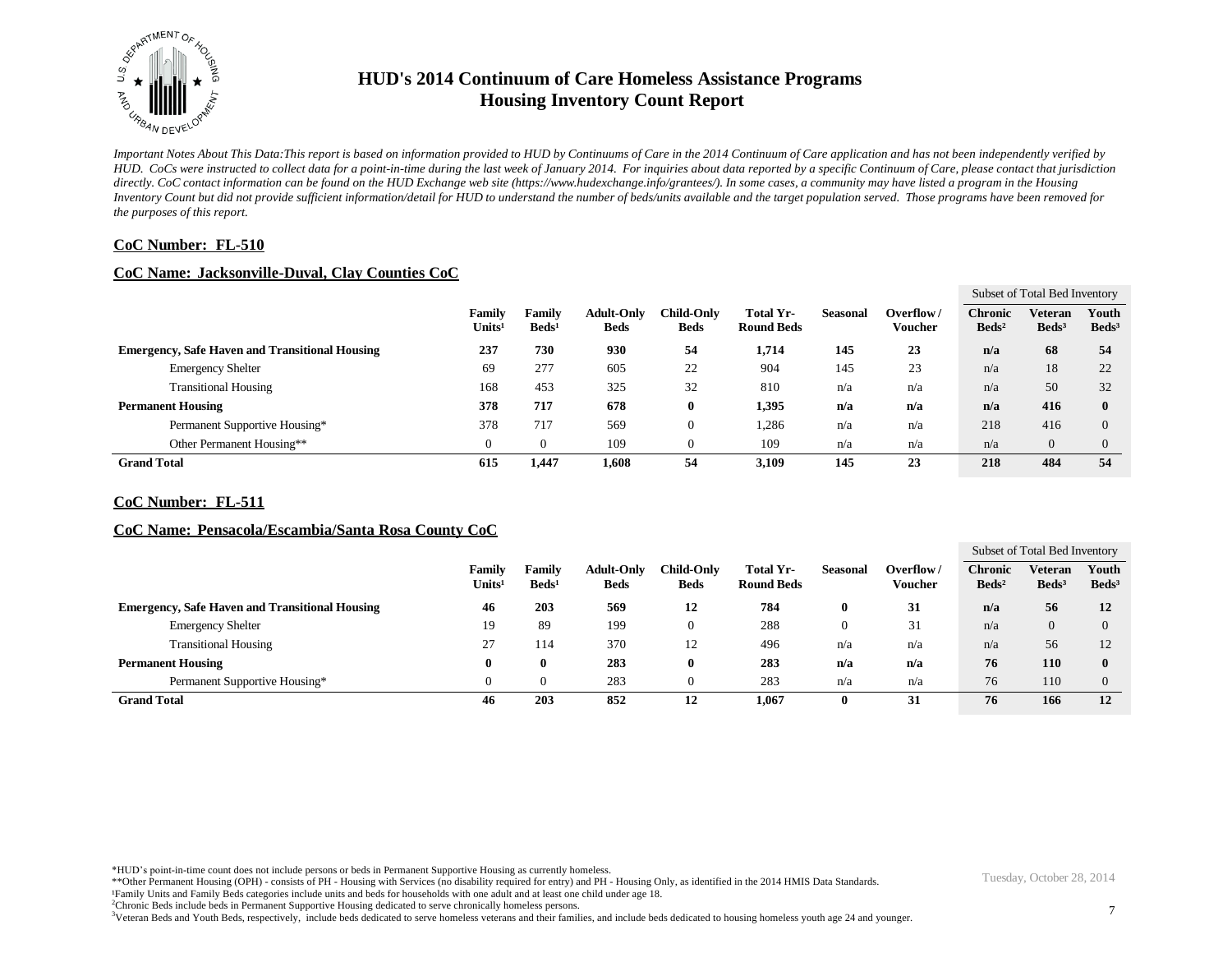

*Important Notes About This Data:This report is based on information provided to HUD by Continuums of Care in the 2014 Continuum of Care application and has not been independently verified by HUD. CoCs were instructed to collect data for a point-in-time during the last week of January 2014. For inquiries about data reported by a specific Continuum of Care, please contact that jurisdiction*  directly. CoC contact information can be found on the HUD Exchange web site (https://www.hudexchange.info/grantees/). In some cases, a community may have listed a program in the Housing *Inventory Count but did not provide sufficient information/detail for HUD to understand the number of beds/units available and the target population served. Those programs have been removed for the purposes of this report.*

### **CoC Number: FL-512**

## **CoC Name: Saint Johns County CoC**

|                                                       |                                     |                                  |                                  |                           |                                |          |                      |                                   | Subset of Total Bed Inventory |                          |
|-------------------------------------------------------|-------------------------------------|----------------------------------|----------------------------------|---------------------------|--------------------------------|----------|----------------------|-----------------------------------|-------------------------------|--------------------------|
|                                                       | <b>Family</b><br>Units <sup>1</sup> | <b>Family</b><br>$\text{Beds}^1$ | <b>Adult-Only</b><br><b>Beds</b> | Child-Only<br><b>Beds</b> | Total Yr-<br><b>Round Beds</b> | Seasonal | Overflow/<br>Voucher | <b>Chronic</b><br>$\text{Beds}^2$ | Veteran<br>Beds <sup>3</sup>  | Youth<br>$\text{Beds}^3$ |
| <b>Emergency, Safe Haven and Transitional Housing</b> | 87                                  | 178                              | 77                               | $\bf{0}$                  | 255                            | $\bf{0}$ | 24                   | n/a                               | $\bf{0}$                      | $\bf{0}$                 |
| <b>Emergency Shelter</b>                              | 23                                  | 52                               | 32                               | $\theta$                  | 84                             | $\Omega$ | 24                   | n/a                               | $\theta$                      | $\Omega$                 |
| <b>Transitional Housing</b>                           | 64                                  | 126                              | 45                               | $\theta$                  | 171                            | n/a      | n/a                  | n/a                               | $\theta$                      | $\left($                 |
| <b>Permanent Housing</b>                              | 31                                  | 94                               | 43                               | $\bf{0}$                  | 137                            | n/a      | n/a                  | $\bf{0}$                          | 6                             | $\mathbf{0}$             |
| Permanent Supportive Housing*                         | 14                                  | 37                               | 39                               | $\theta$                  | 76                             | n/a      | n/a                  | $\overline{0}$                    | 6                             | $\Omega$                 |
| Rapid Re-Housing                                      | 17                                  | 57                               |                                  | 0                         | 61                             | n/a      | n/a                  | n/a                               | $\overline{0}$                | $\Omega$                 |
| <b>Grand Total</b>                                    | 118                                 | 272                              | 120                              | $\bf{0}$                  | 392                            | 0        | 24                   | $\mathbf{0}$                      | 6                             | $\mathbf{0}$             |

#### **CoC Number: FL-513**

## **CoC Name: Palm Bay/Melbourne/Brevard County CoC**

|                                                       |                              |                                  |                                  |                    |                                |          |                      |                                     | Subset of Total Bed Inventory       |                            |
|-------------------------------------------------------|------------------------------|----------------------------------|----------------------------------|--------------------|--------------------------------|----------|----------------------|-------------------------------------|-------------------------------------|----------------------------|
|                                                       | Family<br>Units <sup>1</sup> | <b>Family</b><br>$\text{Beds}^1$ | <b>Adult-Only</b><br><b>Beds</b> | Child-Only<br>Beds | Total Yr-<br><b>Round Beds</b> | Seasonal | Overflow/<br>Voucher | <b>Chronic</b><br>Beds <sup>2</sup> | <b>Veteran</b><br>Beds <sup>3</sup> | Youth<br>Beds <sup>3</sup> |
| <b>Emergency, Safe Haven and Transitional Housing</b> | 225                          | 610                              | 186                              | 30                 | 826                            | 132      |                      | n/a                                 | 183                                 | 32                         |
| <b>Emergency Shelter</b>                              |                              | 23                               | 69                               | 20                 | 112                            | 132      | Õ.                   | n/a                                 | 0                                   | 20                         |
| <b>Transitional Housing</b>                           | 220                          | 587                              | 117                              | 10                 | 714                            | n/a      | n/a                  | n/a                                 | 183                                 | 12                         |
| <b>Permanent Housing</b>                              | 33                           | 123                              | 51                               | $\bf{0}$           | 174                            | n/a      | n/a                  | 26                                  | 15                                  |                            |
| Permanent Supportive Housing*                         | 33                           | 123                              | 51                               |                    | 174                            | n/a      | n/a                  | 26                                  | 15                                  |                            |
| <b>Grand Total</b>                                    | 258                          | 733                              | 237                              | 30                 | 1.000                          | 132      |                      | 26                                  | 198                                 | 32                         |

\*HUD's point-in-time count does not include persons or beds in Permanent Supportive Housing as currently homeless.

\*\*Other Permanent Housing (OPH) - consists of PH - Housing with Services (no disability required for entry) and PH - Housing Only, as identified in the 2014 HMIS Data Standards.

¹Family Units and Family Beds categories include units and beds for households with one adult and at least one child under age 18.

<sup>2</sup>Chronic Beds include beds in Permanent Supportive Housing dedicated to serve chronically homeless persons.

<sup>3</sup>Veteran Beds and Youth Beds, respectively, include beds dedicated to serve homeless veterans and their families, and include beds dedicated to housing homeless youth age 24 and younger.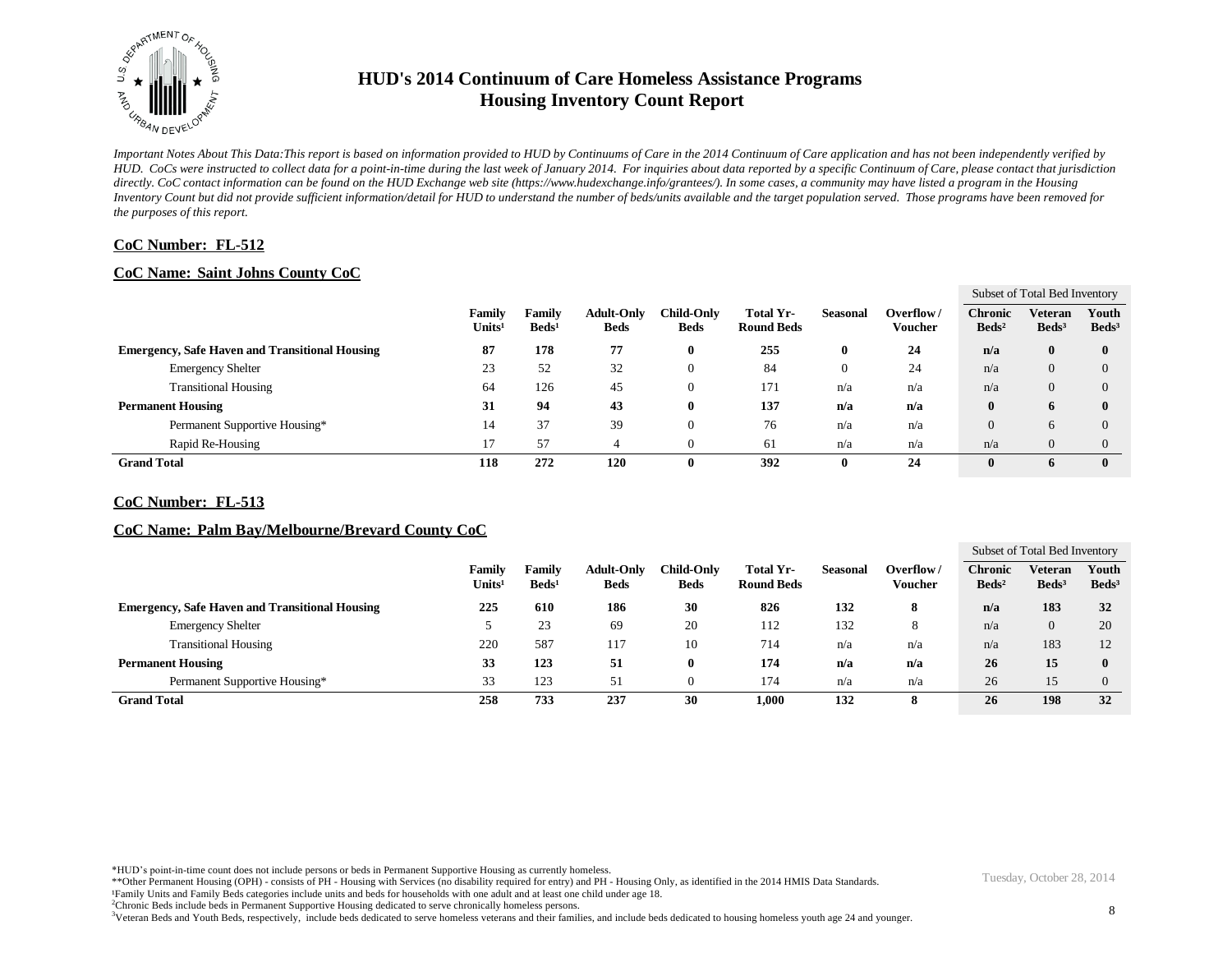

*Important Notes About This Data:This report is based on information provided to HUD by Continuums of Care in the 2014 Continuum of Care application and has not been independently verified by HUD. CoCs were instructed to collect data for a point-in-time during the last week of January 2014. For inquiries about data reported by a specific Continuum of Care, please contact that jurisdiction*  directly. CoC contact information can be found on the HUD Exchange web site (https://www.hudexchange.info/grantees/). In some cases, a community may have listed a program in the Housing *Inventory Count but did not provide sufficient information/detail for HUD to understand the number of beds/units available and the target population served. Those programs have been removed for the purposes of this report.*

### **CoC Number: FL-514**

## **CoC Name: Ocala/Marion County CoC**

|                                                       |                                     |                           |                                  |                           |                                |                 |                             |                                   | Subset of Total Bed Inventory |                          |
|-------------------------------------------------------|-------------------------------------|---------------------------|----------------------------------|---------------------------|--------------------------------|-----------------|-----------------------------|-----------------------------------|-------------------------------|--------------------------|
|                                                       | <b>Family</b><br>Units <sup>1</sup> | Family<br>$\text{Beds}^1$ | <b>Adult-Only</b><br><b>Beds</b> | Child-Onlv<br><b>Beds</b> | Total Yr-<br><b>Round Beds</b> | <b>Seasonal</b> | Overflow/<br><b>Voucher</b> | <b>Chronic</b><br>$\text{Beds}^2$ | Veteran<br>Beds <sup>3</sup>  | Youth<br>$\text{Beds}^3$ |
| <b>Emergency, Safe Haven and Transitional Housing</b> | 30                                  | 164                       | 163                              | 42                        | 369                            | $\mathbf 0$     | 0                           | n/a                               | 60                            | 42                       |
| <b>Emergency Shelter</b>                              |                                     | 81                        | 92                               | 30                        | 203                            |                 | $\theta$                    | n/a                               | 0                             | 30                       |
| <b>Transitional Housing</b>                           | 19                                  | 83                        | 71                               | 12                        | 166                            | n/a             | n/a                         | n/a                               | 60                            | 12                       |
| <b>Permanent Housing</b>                              | 75                                  | 97                        | 12                               | 0                         | 109                            | n/a             | n/a                         | 9                                 | 72                            |                          |
| Permanent Supportive Housing*                         | 75                                  | 97                        |                                  | 0                         | 102                            | n/a             | n/a                         | 9                                 | 65                            |                          |
| Rapid Re-Housing                                      |                                     |                           |                                  | 0                         |                                | n/a             | n/a                         | n/a                               |                               |                          |
| <b>Grand Total</b>                                    | 105                                 | 261                       | 175                              | 42                        | 478                            | $\mathbf 0$     | 0                           | $\mathbf{o}$                      | 132                           | 42                       |

#### **CoC Number: FL-515**

## **CoC Name: Panama City/Bay, Jackson Counties CoC**

|                                                       |                              |                           |                                  |                           |                                |                 |                             |                                     | Subset of Total Bed Inventory     |                          |
|-------------------------------------------------------|------------------------------|---------------------------|----------------------------------|---------------------------|--------------------------------|-----------------|-----------------------------|-------------------------------------|-----------------------------------|--------------------------|
|                                                       | Family<br>Units <sup>1</sup> | Family<br>$\text{Beds}^1$ | <b>Adult-Only</b><br><b>Beds</b> | Child-Onlv<br><b>Beds</b> | Total Yr-<br><b>Round Beds</b> | <b>Seasonal</b> | Overflow/<br><b>Voucher</b> | <b>Chronic</b><br>Beds <sup>2</sup> | <b>Veteran</b><br>$\text{Beds}^3$ | Youth<br>$\text{Beds}^3$ |
| <b>Emergency, Safe Haven and Transitional Housing</b> | 43                           | 68                        | 118                              | $\bf{0}$                  | 186                            | 25              |                             | n/a                                 | v                                 | 12                       |
| <b>Emergency Shelter</b>                              |                              | Q                         | 15                               | U                         | 24                             | 25              |                             | n/a                                 | O.                                | 0                        |
| <b>Transitional Housing</b>                           | -41                          | 59                        | 103                              | - U                       | 162                            | n/a             | n/a                         | n/a                                 |                                   | ⊥∠                       |
| <b>Permanent Housing</b>                              | 0                            | 0                         | 50                               | 0                         | 50                             | n/a             | n/a                         | 50                                  | 50                                |                          |
| Permanent Supportive Housing*                         | $\Omega$                     |                           | 50                               |                           | 50                             | n/a             | n/a                         | 50                                  | 50                                |                          |
| <b>Grand Total</b>                                    | 43                           | 68                        | 168                              | 0                         | 236                            | 25              |                             | 50                                  | 50                                | 12                       |

\*HUD's point-in-time count does not include persons or beds in Permanent Supportive Housing as currently homeless.

\*\*Other Permanent Housing (OPH) - consists of PH - Housing with Services (no disability required for entry) and PH - Housing Only, as identified in the 2014 HMIS Data Standards.

¹Family Units and Family Beds categories include units and beds for households with one adult and at least one child under age 18.

<sup>2</sup>Chronic Beds include beds in Permanent Supportive Housing dedicated to serve chronically homeless persons.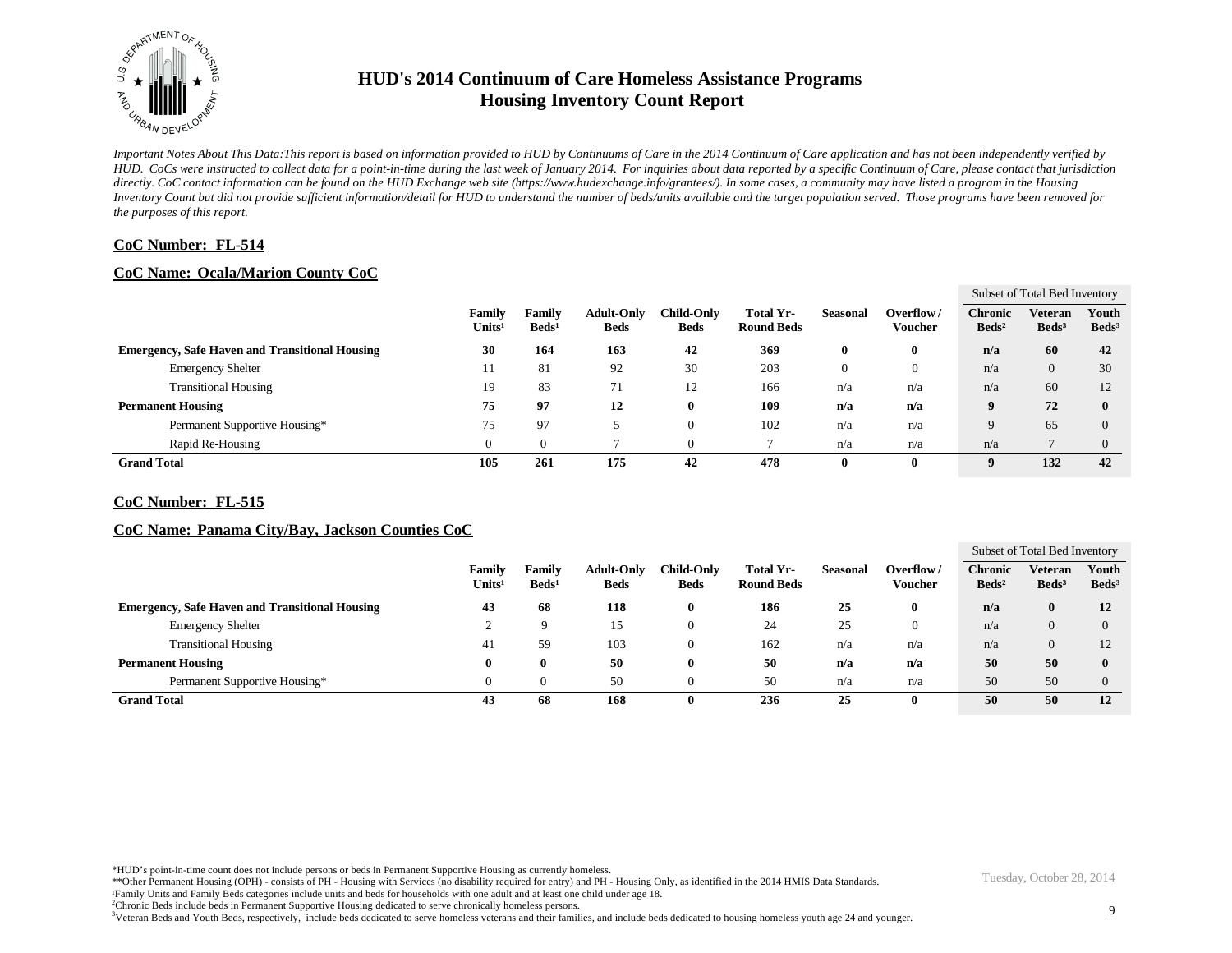

*Important Notes About This Data:This report is based on information provided to HUD by Continuums of Care in the 2014 Continuum of Care application and has not been independently verified by HUD. CoCs were instructed to collect data for a point-in-time during the last week of January 2014. For inquiries about data reported by a specific Continuum of Care, please contact that jurisdiction*  directly. CoC contact information can be found on the HUD Exchange web site (https://www.hudexchange.info/grantees/). In some cases, a community may have listed a program in the Housing *Inventory Count but did not provide sufficient information/detail for HUD to understand the number of beds/units available and the target population served. Those programs have been removed for the purposes of this report.*

### **CoC Number: FL-516**

## **CoC Name: Winterhaven/Polk County CoC**

|                    |                                                       |                             |                           |                                  |                           |                                |                 |                             |                                   | Subset of Total Bed Inventory |                          |
|--------------------|-------------------------------------------------------|-----------------------------|---------------------------|----------------------------------|---------------------------|--------------------------------|-----------------|-----------------------------|-----------------------------------|-------------------------------|--------------------------|
|                    |                                                       | Family<br>$\bf U$ nits $^1$ | Family<br>$\text{Beds}^1$ | <b>Adult-Only</b><br><b>Beds</b> | Child-Onlv<br><b>Beds</b> | Total Yr-<br><b>Round Beds</b> | <b>Seasonal</b> | Overflow/<br><b>Voucher</b> | <b>Chronic</b><br>$\text{Beds}^2$ | Veteran<br>Beds <sup>3</sup>  | Youth<br>$\text{Beds}^3$ |
|                    | <b>Emergency, Safe Haven and Transitional Housing</b> | ∸                           | 30                        | 30                               | 15                        | 75                             |                 | 0                           | n/a                               | $\mathbf{0}$                  | 15                       |
|                    | <b>Emergency Shelter</b>                              |                             | 30                        | 10                               | $\theta$                  | 40                             |                 |                             | n/a                               | 0                             |                          |
|                    | <b>Transitional Housing</b>                           |                             |                           | 20                               | 15                        | 35                             | n/a             | n/a                         | n/a                               | 0                             |                          |
|                    | <b>Permanent Housing</b>                              | 10                          | 27                        | 13                               | 0                         | 40                             | n/a             | n/a                         | 6                                 | $\mathbf{0}$                  |                          |
|                    | Permanent Supportive Housing*                         | 10                          | 27                        | 13                               | 0                         | 40                             | n/a             | n/a                         | h                                 |                               |                          |
| <b>Grand Total</b> |                                                       | 12                          | 57                        | 43                               | 15                        | 115                            |                 |                             | 6                                 |                               | 15                       |

#### **CoC Number: FL-517**

## **CoC Name: Hendry, Hardee, Highlands Counties CoC**

|                    |                                                       |                              |                                  |                                  |                                  |                                       |                 |                             |                                   | Subset of Total Bed Inventory     |                          |
|--------------------|-------------------------------------------------------|------------------------------|----------------------------------|----------------------------------|----------------------------------|---------------------------------------|-----------------|-----------------------------|-----------------------------------|-----------------------------------|--------------------------|
|                    |                                                       | Family<br>Units <sup>1</sup> | <b>Family</b><br>$\text{Beds}^1$ | <b>Adult-Only</b><br><b>Beds</b> | <b>Child-Only</b><br><b>Beds</b> | <b>Total Yr-</b><br><b>Round Beds</b> | <b>Seasonal</b> | Overflow/<br><b>Voucher</b> | <b>Chronic</b><br>$\text{Beds}^2$ | <b>Veteran</b><br>$\text{Beds}^3$ | Youth<br>$\text{Beds}^3$ |
|                    | <b>Emergency, Safe Haven and Transitional Housing</b> | 62                           | 163                              | 78                               | 0                                | 241                                   | 0               |                             | n/a                               |                                   |                          |
|                    | <b>Emergency Shelter</b>                              | 27                           | 60                               | 66                               | O                                | 126                                   |                 |                             | n/a                               |                                   |                          |
|                    | <b>Transitional Housing</b>                           | 35                           | 103                              | 12                               | O                                | 115                                   | n/a             | n/a                         | n/a                               |                                   |                          |
|                    | <b>Permanent Housing</b>                              | 30                           | 74                               | 14                               | O                                | 88                                    | n/a             | n/a                         | 88                                |                                   |                          |
|                    | Permanent Supportive Housing*                         | 30                           | 74                               | 14                               | U                                | 88                                    | n/a             | n/a                         | 88                                | $^{(1)}$                          |                          |
| <b>Grand Total</b> |                                                       | 92                           | 237                              | 92                               | u                                | 329                                   | 0               |                             | 88                                |                                   |                          |

\*HUD's point-in-time count does not include persons or beds in Permanent Supportive Housing as currently homeless.

\*\*Other Permanent Housing (OPH) - consists of PH - Housing with Services (no disability required for entry) and PH - Housing Only, as identified in the 2014 HMIS Data Standards.

¹Family Units and Family Beds categories include units and beds for households with one adult and at least one child under age 18.

<sup>2</sup>Chronic Beds include beds in Permanent Supportive Housing dedicated to serve chronically homeless persons.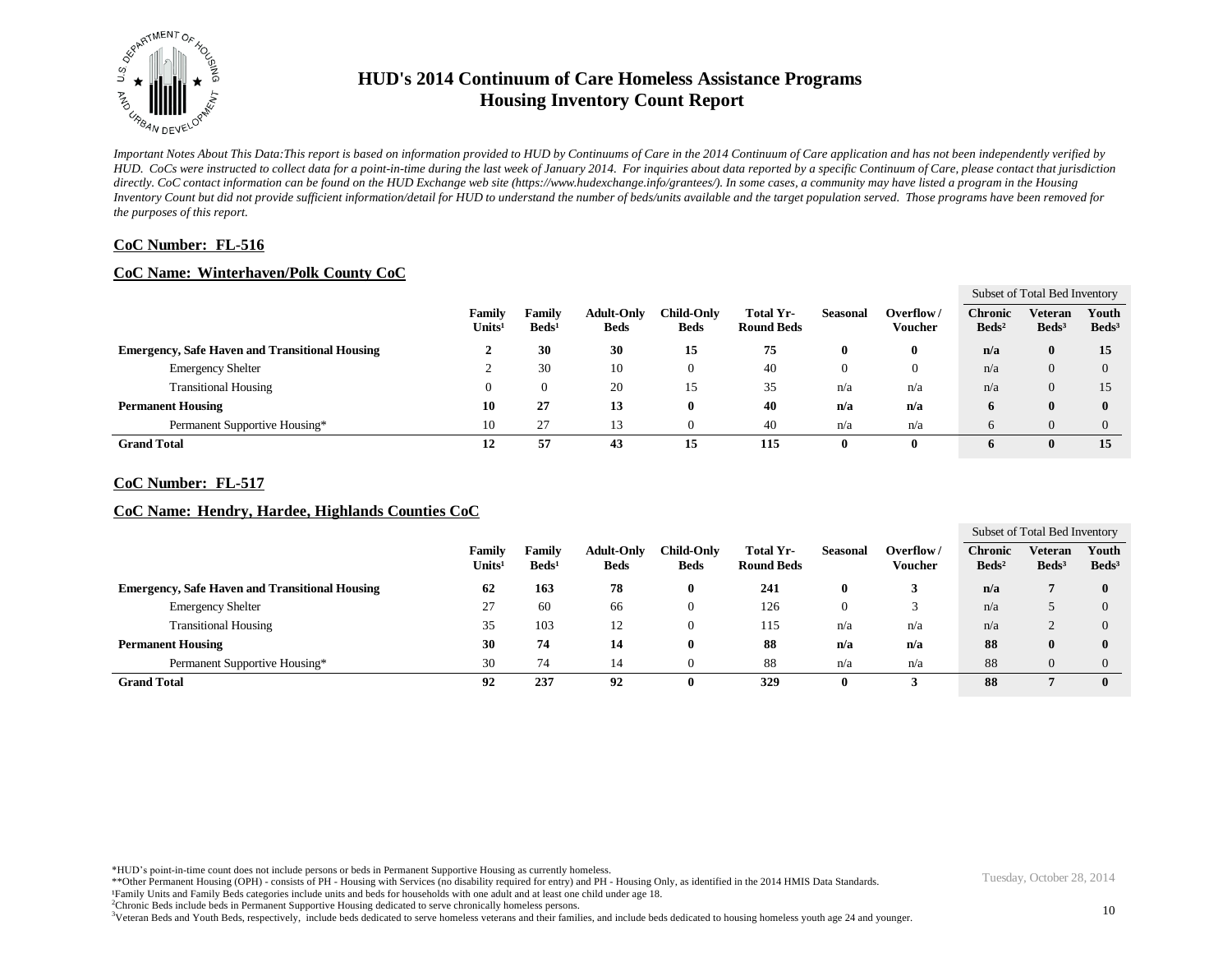

*Important Notes About This Data:This report is based on information provided to HUD by Continuums of Care in the 2014 Continuum of Care application and has not been independently verified by HUD. CoCs were instructed to collect data for a point-in-time during the last week of January 2014. For inquiries about data reported by a specific Continuum of Care, please contact that jurisdiction*  directly. CoC contact information can be found on the HUD Exchange web site (https://www.hudexchange.info/grantees/). In some cases, a community may have listed a program in the Housing *Inventory Count but did not provide sufficient information/detail for HUD to understand the number of beds/units available and the target population served. Those programs have been removed for the purposes of this report.*

### **CoC Number: FL-518**

#### **CoC Name: Columbia, Hamilton, Lafayette, Suwannee Counties CoC**

|                                                       |                         |                           |                                  |                           |                                |                 |                             |                                   | Subset of Total Bed Inventory |                            |
|-------------------------------------------------------|-------------------------|---------------------------|----------------------------------|---------------------------|--------------------------------|-----------------|-----------------------------|-----------------------------------|-------------------------------|----------------------------|
|                                                       | Family<br>$\bf Units^1$ | Family<br>$\text{Beds}^1$ | <b>Adult-Only</b><br><b>Beds</b> | Child-Only<br><b>Beds</b> | Total Yr-<br><b>Round Beds</b> | <b>Seasonal</b> | Overflow/<br><b>Voucher</b> | <b>Chronic</b><br>$\text{Beds}^2$ | Veteran<br>Beds <sup>3</sup>  | Youth<br>Beds <sup>3</sup> |
| <b>Emergency, Safe Haven and Transitional Housing</b> | 14                      | 40                        | 55                               | 12                        | 107                            | 0               | 0                           | n/a                               | 27                            | 12                         |
| <b>Emergency Shelter</b>                              | - 12                    | 32                        | 12                               | 12                        | 56                             |                 |                             | n/a                               | $\Omega$                      | 12                         |
| <b>Transitional Housing</b>                           |                         | 8                         | 43                               | $\theta$                  | 51                             | n/a             | n/a                         | n/a                               | 27                            |                            |
| <b>Permanent Housing</b>                              |                         | 15                        | 11                               | $\bf{0}$                  | 26                             | n/a             | n/a                         | 22                                | u                             |                            |
| Permanent Supportive Housing*                         |                         | 15                        |                                  | 0                         | 26                             | n/a             | n/a                         | 22                                | Q                             |                            |
| <b>Grand Total</b>                                    | 19                      | 55                        | 66                               | 12                        | 133                            |                 | 0                           | 22                                | 36                            | 12                         |

#### **CoC Number: FL-519**

### **CoC Name: Pasco County CoC**

|                                                       |                              |                                  |                                  |                                  |                                |          |                             |                                   | Subset of Total Bed Inventory     |                          |
|-------------------------------------------------------|------------------------------|----------------------------------|----------------------------------|----------------------------------|--------------------------------|----------|-----------------------------|-----------------------------------|-----------------------------------|--------------------------|
|                                                       | Family<br>Units <sup>1</sup> | <b>Family</b><br>$\text{Beds}^1$ | <b>Adult-Only</b><br><b>Beds</b> | <b>Child-Only</b><br><b>Beds</b> | Total Yr-<br><b>Round Beds</b> | Seasonal | Overflow/<br><b>Voucher</b> | <b>Chronic</b><br>$\text{Beds}^2$ | <b>Veteran</b><br>$\text{Beds}^3$ | Youth<br>$\text{Beds}^3$ |
| <b>Emergency, Safe Haven and Transitional Housing</b> | 17                           | 57                               | 111                              | 4                                | 172                            | 0        | 11                          | n/a                               | 45                                |                          |
| <b>Emergency Shelter</b>                              | 14                           | 38                               | 32                               | 4                                | 74                             | $\bf{0}$ | 11                          | n/a                               | o                                 |                          |
| <b>Transitional Housing</b>                           |                              | 19                               | 79                               | $\upsilon$                       | 98                             | n/a      | n/a                         | n/a                               | 39                                |                          |
| <b>Permanent Housing</b>                              | 58                           | 149                              | 19                               | U                                | 168                            | n/a      | n/a                         | 128                               | 34                                |                          |
| Permanent Supportive Housing*                         | 58                           | 149                              | 19                               | 0                                | 168                            | n/a      | n/a                         | 128                               | 34                                |                          |
| <b>Grand Total</b>                                    | 75                           | 206                              | 130                              |                                  | 340                            | $\bf{0}$ |                             | 128                               | 79                                |                          |

\*HUD's point-in-time count does not include persons or beds in Permanent Supportive Housing as currently homeless.

\*\*Other Permanent Housing (OPH) - consists of PH - Housing with Services (no disability required for entry) and PH - Housing Only, as identified in the 2014 HMIS Data Standards.

¹Family Units and Family Beds categories include units and beds for households with one adult and at least one child under age 18.

<sup>2</sup>Chronic Beds include beds in Permanent Supportive Housing dedicated to serve chronically homeless persons.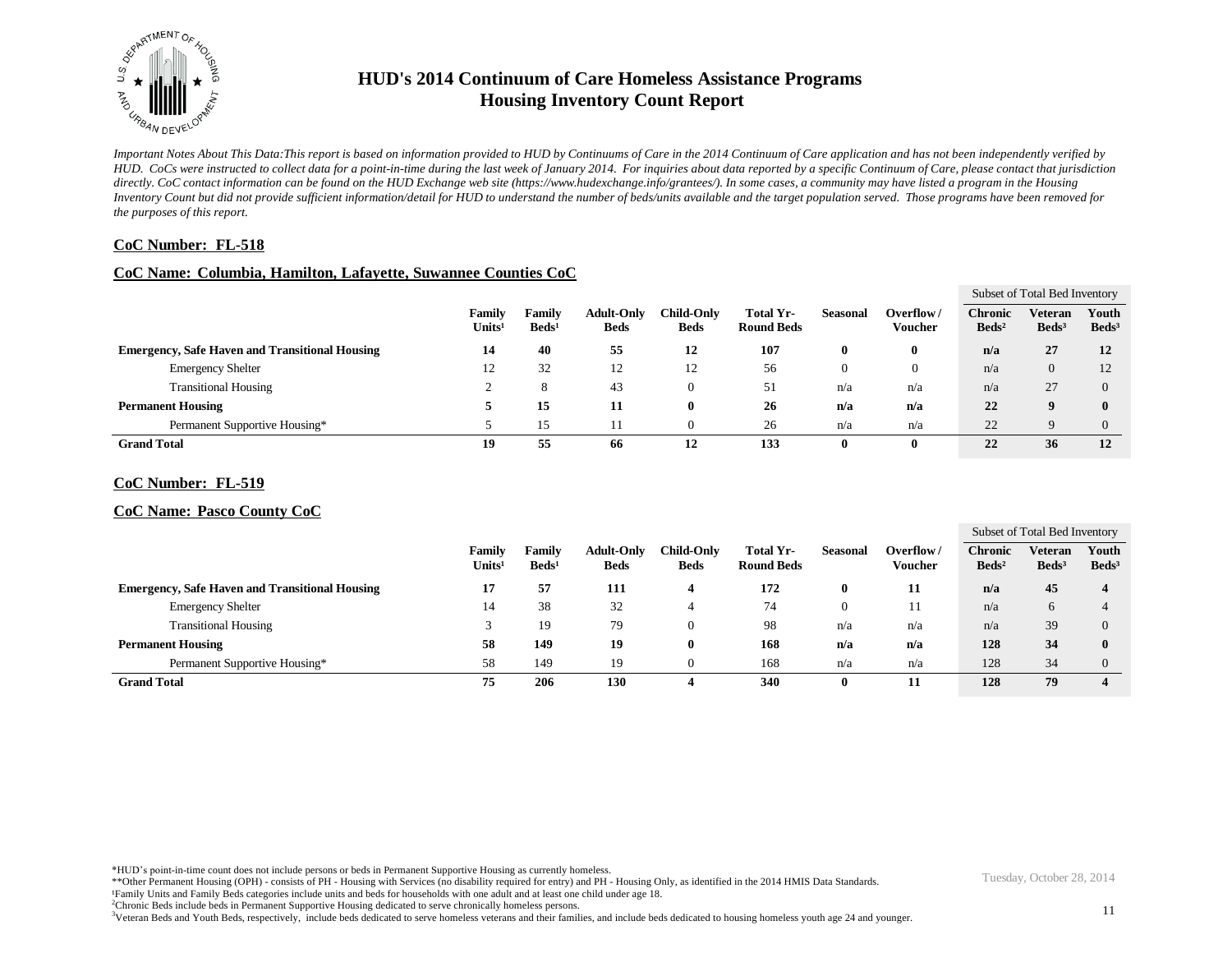

*Important Notes About This Data:This report is based on information provided to HUD by Continuums of Care in the 2014 Continuum of Care application and has not been independently verified by HUD. CoCs were instructed to collect data for a point-in-time during the last week of January 2014. For inquiries about data reported by a specific Continuum of Care, please contact that jurisdiction*  directly. CoC contact information can be found on the HUD Exchange web site (https://www.hudexchange.info/grantees/). In some cases, a community may have listed a program in the Housing *Inventory Count but did not provide sufficient information/detail for HUD to understand the number of beds/units available and the target population served. Those programs have been removed for the purposes of this report.*

### **CoC Number: FL-520**

### **CoC Name: Citrus, Hernando, Lake, Sumter Counties CoC**

|                                                       |                              |                           |                                  |                                  |                                       |                 |                             |                                     | Subset of Total Bed Inventory |                          |
|-------------------------------------------------------|------------------------------|---------------------------|----------------------------------|----------------------------------|---------------------------------------|-----------------|-----------------------------|-------------------------------------|-------------------------------|--------------------------|
|                                                       | Family<br>Units <sup>1</sup> | Family<br>$\text{Beds}^1$ | <b>Adult-Only</b><br><b>Beds</b> | <b>Child-Only</b><br><b>Beds</b> | <b>Total Yr-</b><br><b>Round Beds</b> | <b>Seasonal</b> | Overflow/<br><b>Voucher</b> | <b>Chronic</b><br>Beds <sup>2</sup> | Veteran<br>Beds <sup>3</sup>  | Youth<br>$\text{Beds}^3$ |
| <b>Emergency, Safe Haven and Transitional Housing</b> | 63                           | 176                       | 139                              |                                  | 316                                   | 34              | 44                          | n/a                                 | 15                            |                          |
| <b>Emergency Shelter</b>                              | 38                           | 112                       | 70                               |                                  | 183                                   | 34              | 44                          | n/a                                 |                               |                          |
| <b>Transitional Housing</b>                           | 25                           | 64                        | 69                               | 0                                | 133                                   | n/a             | n/a                         | n/a                                 | 8                             |                          |
| <b>Permanent Housing</b>                              | 12                           | 43                        | 28                               | 0                                | 71                                    | n/a             | n/a                         | n/a                                 | $\mathbf{0}$                  |                          |
| Permanent Supportive Housing*                         | 11                           | 35                        | 23                               | 0                                | 58                                    | n/a             | n/a                         | 19                                  | $\overline{0}$                |                          |
| Rapid Re-Housing                                      |                              | 8                         |                                  | 0                                | 10                                    | n/a             | n/a                         | n/a                                 | $\overline{0}$                |                          |
| Other Permanent Housing**                             |                              |                           |                                  | 0                                |                                       | n/a             | n/a                         | n/a                                 | $\overline{0}$                |                          |
| <b>Grand Total</b>                                    | 75                           | 219                       | 167                              |                                  | 387                                   | 34              | 44                          | 19                                  | 15                            |                          |

#### **CoC Number: FL-600**

#### **CoC Name: Miami/Dade County CoC**

|                                                       |                              |                                  |                                  |                           |                                       |                 |                      |                                   | Subset of Total Bed Inventory       |                            |
|-------------------------------------------------------|------------------------------|----------------------------------|----------------------------------|---------------------------|---------------------------------------|-----------------|----------------------|-----------------------------------|-------------------------------------|----------------------------|
|                                                       | Family<br>Units <sup>1</sup> | <b>Family</b><br>$\text{Beds}^1$ | <b>Adult-Only</b><br><b>Beds</b> | <b>Child-Only</b><br>Beds | <b>Total Yr-</b><br><b>Round Beds</b> | <b>Seasonal</b> | Overflow/<br>Voucher | <b>Chronic</b><br>$\text{Beds}^2$ | <b>Veteran</b><br>Beds <sup>3</sup> | Youth<br>Beds <sup>3</sup> |
| <b>Emergency, Safe Haven and Transitional Housing</b> | 442                          | 1,762                            | 1,839                            | 48                        | 3,649                                 | 20              | 10                   | n/a                               | 121                                 | 92                         |
| <b>Emergency Shelter</b>                              | 202                          | 829                              | .149                             | 48                        | 2,026                                 | 20              | 10                   | n/a                               | 33                                  | 78                         |
| Safe Haven                                            | n/a                          | n/a                              | 28                               | n/a                       | 28                                    | n/a             | n/a                  | n/a                               | $\Omega$                            | 0                          |
| <b>Transitional Housing</b>                           | 240                          | 933                              | 662                              | 0                         | 1,595                                 | n/a             | n/a                  | n/a                               | 88                                  | 14                         |
| <b>Permanent Housing</b>                              | 625                          | 2,150                            | 2,170                            | 0                         | 4,320                                 | n/a             | n/a                  | 838                               | 466                                 | 16                         |
| Permanent Supportive Housing*                         | 546                          | 1,911                            | 2,028                            | $\mathbf{0}$              | 3,939                                 | n/a             | n/a                  | 838                               | 385                                 | $\Omega$                   |
| Rapid Re-Housing                                      | 79                           | 239                              | 142                              | $\boldsymbol{0}$          | 381                                   | n/a             | n/a                  | n/a                               | 81                                  | 16                         |
| <b>Grand Total</b>                                    | 1,067                        | 3,912                            | 4,009                            | 48                        | 7.969                                 | 20              | 10                   | 838                               | 587                                 | 108                        |

\*HUD's point-in-time count does not include persons or beds in Permanent Supportive Housing as currently homeless.

\*\*Other Permanent Housing (OPH) - consists of PH - Housing with Services (no disability required for entry) and PH - Housing Only, as identified in the 2014 HMIS Data Standards.

¹Family Units and Family Beds categories include units and beds for households with one adult and at least one child under age 18.

<sup>2</sup>Chronic Beds include beds in Permanent Supportive Housing dedicated to serve chronically homeless persons.

<sup>3</sup>Veteran Beds and Youth Beds, respectively, include beds dedicated to serve homeless veterans and their families, and include beds dedicated to housing homeless youth age 24 and younger.

12

Tuesday, October 28, 2014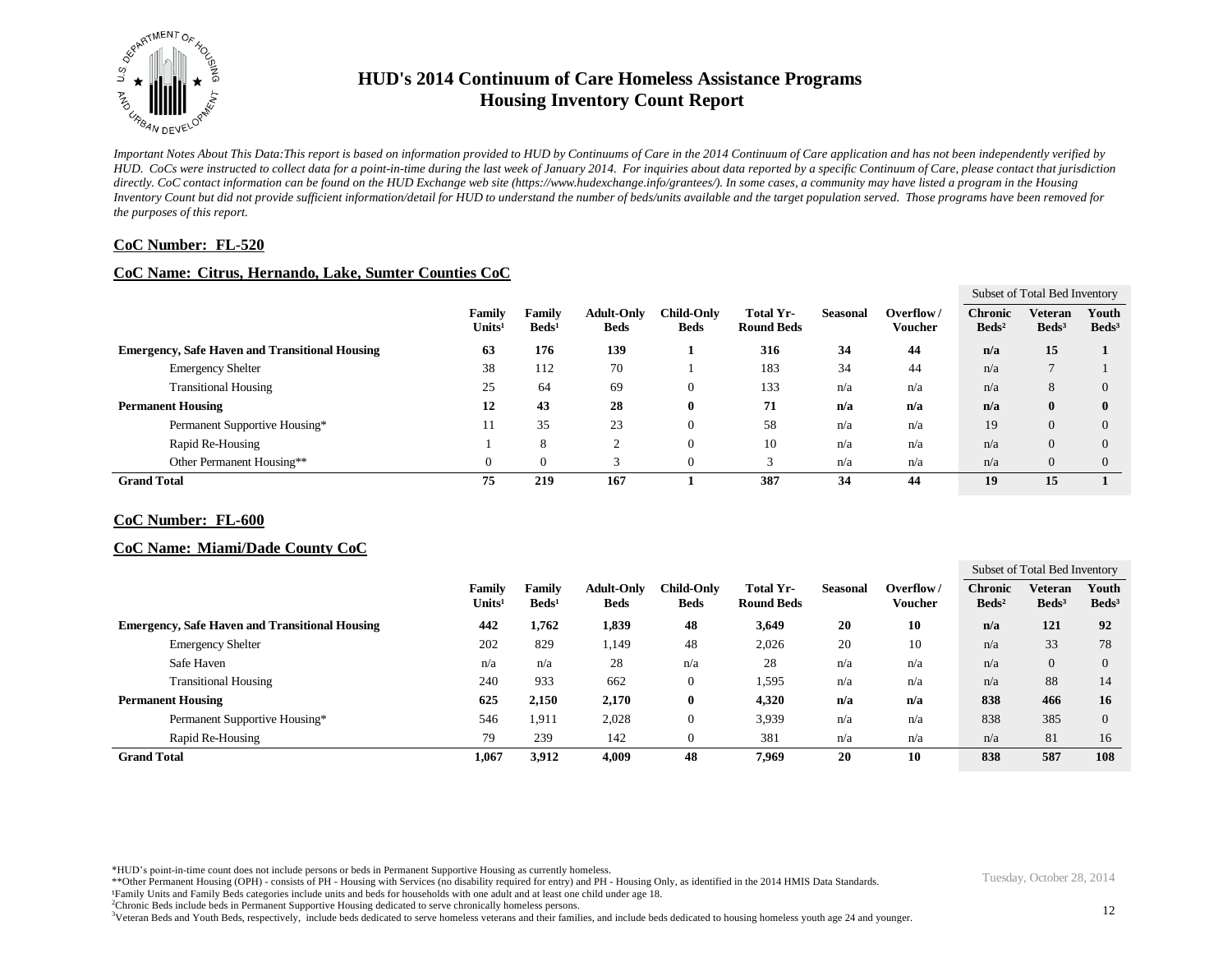

*Important Notes About This Data:This report is based on information provided to HUD by Continuums of Care in the 2014 Continuum of Care application and has not been independently verified by HUD. CoCs were instructed to collect data for a point-in-time during the last week of January 2014. For inquiries about data reported by a specific Continuum of Care, please contact that jurisdiction*  directly. CoC contact information can be found on the HUD Exchange web site (https://www.hudexchange.info/grantees/). In some cases, a community may have listed a program in the Housing *Inventory Count but did not provide sufficient information/detail for HUD to understand the number of beds/units available and the target population served. Those programs have been removed for the purposes of this report.*

### **CoC Number: FL-601**

### **CoC Name: Ft Lauderdale/Broward County CoC**

|                                                       |                                     |                           |                                  |                           |                                |                 |                             |                                   | Subset of Total Bed Inventory |                          |
|-------------------------------------------------------|-------------------------------------|---------------------------|----------------------------------|---------------------------|--------------------------------|-----------------|-----------------------------|-----------------------------------|-------------------------------|--------------------------|
|                                                       | <b>Family</b><br>$\mathbf{Units^1}$ | Family<br>$\text{Beds}^1$ | <b>Adult-Only</b><br><b>Beds</b> | Child-Only<br><b>Beds</b> | Total Yr-<br><b>Round Beds</b> | <b>Seasonal</b> | Overflow/<br><b>Voucher</b> | <b>Chronic</b><br>$\text{Beds}^2$ | Veteran<br>Beds <sup>3</sup>  | Youth<br>$\text{Beds}^3$ |
| <b>Emergency, Safe Haven and Transitional Housing</b> | 225                                 | 729                       | 1,291                            | 6                         | 2,026                          | $\mathbf 0$     | 505                         | n/a                               | 88                            | 96                       |
| <b>Emergency Shelter</b>                              | 55                                  | 220                       | 555                              | 0                         | 775                            |                 | 505                         | n/a                               | $\overline{0}$                | 64                       |
| Safe Haven                                            | n/a                                 | n/a                       | 35                               | n/a                       | 35                             | n/a             | n/a                         | n/a                               | $\overline{0}$                |                          |
| <b>Transitional Housing</b>                           | 170                                 | 509                       | 701                              | 6                         | 1,216                          | n/a             | n/a                         | n/a                               | 88                            | 32                       |
| <b>Permanent Housing</b>                              | 262                                 | 824                       | 1,198                            | 0                         | 2,022                          | n/a             | n/a                         | 506                               | 314                           |                          |
| Permanent Supportive Housing*                         | 215                                 | 684                       | 1,177                            | 0                         | 1,861                          | n/a             | n/a                         | 506                               | 314                           |                          |
| Rapid Re-Housing                                      | 47                                  | 140                       | 21                               | 0                         | 161                            | n/a             | n/a                         | n/a                               | $\mathbf{0}$                  |                          |
| <b>Grand Total</b>                                    | 487                                 | 1,553                     | 2.489                            | 0                         | 4.048                          |                 | 505                         | 506                               | 402                           | 96                       |

#### **CoC Number: FL-602**

#### **CoC Name: Punta Gorda/Charlotte County CoC**

|                                                       |                              |                                  |                                  |                                  |                                       |          |                      | Subset of Total Bed Inventory     |                                     |                            |
|-------------------------------------------------------|------------------------------|----------------------------------|----------------------------------|----------------------------------|---------------------------------------|----------|----------------------|-----------------------------------|-------------------------------------|----------------------------|
|                                                       | Family<br>Units <sup>1</sup> | <b>Family</b><br>$\text{Beds}^1$ | <b>Adult-Only</b><br><b>Beds</b> | <b>Child-Only</b><br><b>Beds</b> | <b>Total Yr-</b><br><b>Round Beds</b> | Seasonal | Overflow/<br>Voucher | <b>Chronic</b><br>$\text{Beds}^2$ | <b>Veteran</b><br>Beds <sup>3</sup> | Youth<br>Beds <sup>3</sup> |
| <b>Emergency, Safe Haven and Transitional Housing</b> | 38                           | 75                               | 135                              | 22                               | 232                                   | 0        | $\mathbf{0}$         | n/a                               | 24                                  | 22                         |
| <b>Emergency Shelter</b>                              | 16                           | 32                               | 40                               | $\boldsymbol{0}$                 | 72                                    | $\Omega$ | 0                    | n/a                               | $\theta$                            | $\theta$                   |
| Safe Haven                                            | n/a                          | n/a                              | 4                                | n/a                              | 4                                     | n/a      | n/a                  | n/a                               | $\Omega$                            |                            |
| <b>Transitional Housing</b>                           | 22                           | 43                               | 91                               | 22                               | 156                                   | n/a      | n/a                  | n/a                               | 24                                  | 22                         |
| <b>Permanent Housing</b>                              |                              |                                  | 96                               | 0                                | 101                                   | n/a      | n/a                  | n/a                               | 17                                  | 0                          |
| Permanent Supportive Housing*                         |                              |                                  | 57                               | $\overline{0}$                   | 62                                    | n/a      | n/a                  | 27                                |                                     |                            |
| Other Permanent Housing**                             | $\theta$                     |                                  | 39                               | $\theta$                         | 39                                    | n/a      | n/a                  | n/a                               | 13                                  | $\theta$                   |
| <b>Grand Total</b>                                    | 41                           | 80                               | 231                              | 22                               | 333                                   | 0        | $\mathbf{0}$         | 27                                | 41                                  | 22                         |

\*HUD's point-in-time count does not include persons or beds in Permanent Supportive Housing as currently homeless.

- \*\*Other Permanent Housing (OPH) consists of PH Housing with Services (no disability required for entry) and PH Housing Only, as identified in the 2014 HMIS Data Standards.
- ¹Family Units and Family Beds categories include units and beds for households with one adult and at least one child under age 18.
- <sup>2</sup>Chronic Beds include beds in Permanent Supportive Housing dedicated to serve chronically homeless persons.

<sup>3</sup>Veteran Beds and Youth Beds, respectively, include beds dedicated to serve homeless veterans and their families, and include beds dedicated to housing homeless youth age 24 and younger.

13

Tuesday, October 28, 2014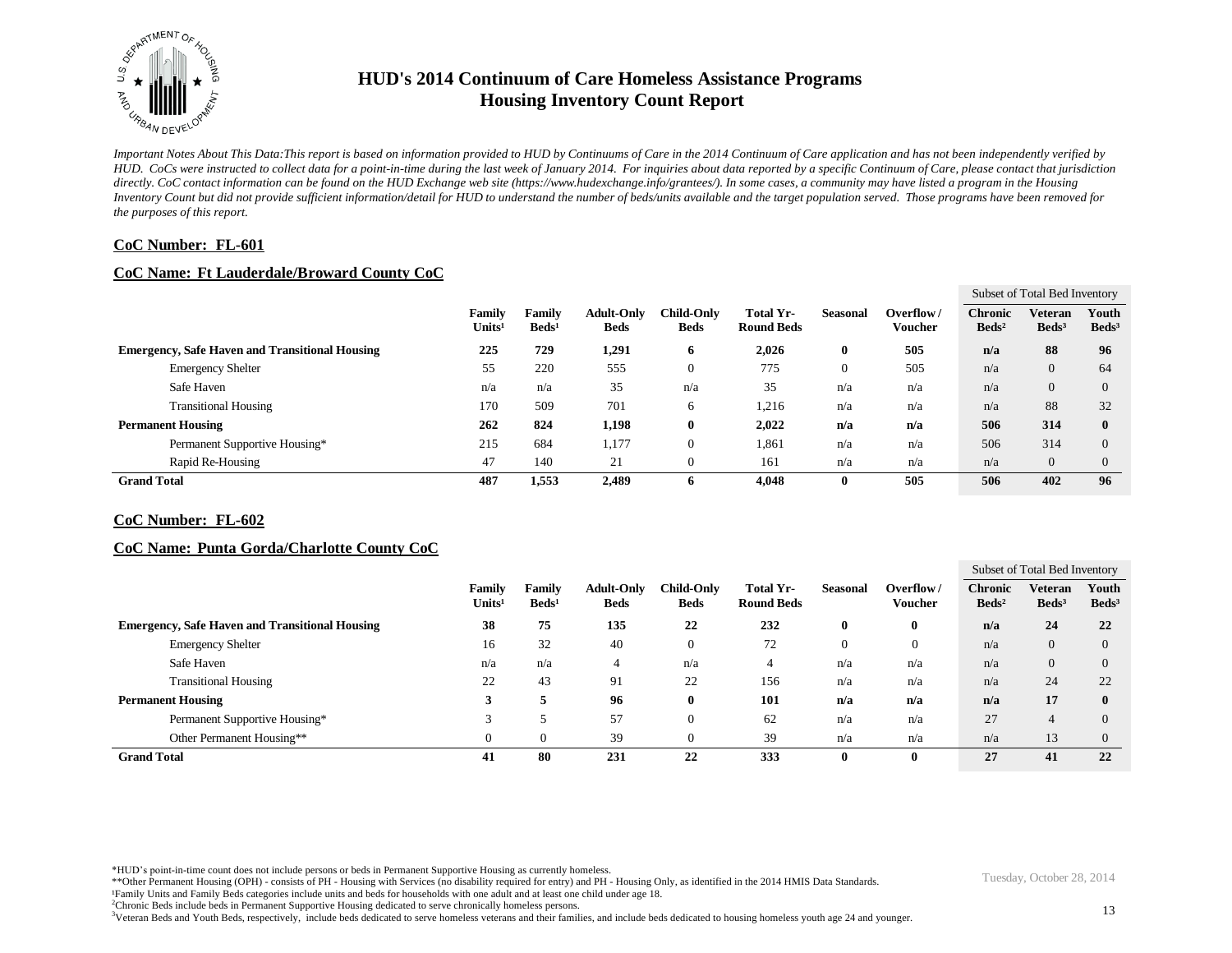

*Important Notes About This Data:This report is based on information provided to HUD by Continuums of Care in the 2014 Continuum of Care application and has not been independently verified by HUD. CoCs were instructed to collect data for a point-in-time during the last week of January 2014. For inquiries about data reported by a specific Continuum of Care, please contact that jurisdiction*  directly. CoC contact information can be found on the HUD Exchange web site (https://www.hudexchange.info/grantees/). In some cases, a community may have listed a program in the Housing *Inventory Count but did not provide sufficient information/detail for HUD to understand the number of beds/units available and the target population served. Those programs have been removed for the purposes of this report.*

### **CoC Number: FL-603**

## **CoC Name: Ft Myers/Cape Coral/Lee County CoC**

|                                                       |                              |                                  |                                  |                                  |                                |                 |                             | Subset of Total Bed Inventory       |                              |                          |  |
|-------------------------------------------------------|------------------------------|----------------------------------|----------------------------------|----------------------------------|--------------------------------|-----------------|-----------------------------|-------------------------------------|------------------------------|--------------------------|--|
|                                                       | Family<br>Units <sup>1</sup> | <b>Family</b><br>$\text{Beds}^1$ | <b>Adult-Only</b><br><b>Beds</b> | <b>Child-Only</b><br><b>Beds</b> | Total Yr-<br><b>Round Beds</b> | <b>Seasonal</b> | Overflow/<br><b>Voucher</b> | <b>Chronic</b><br>Beds <sup>2</sup> | Veteran<br>Beds <sup>3</sup> | Youth<br>$\text{Beds}^3$ |  |
| <b>Emergency, Safe Haven and Transitional Housing</b> | 26                           | 121                              | 355                              | 10                               | 486                            | 0               |                             | n/a                                 | 16                           | 10                       |  |
| <b>Emergency Shelter</b>                              | 24                           | 115                              | 158                              | 10                               | 283                            | 0               | $\mathbf{0}$                | n/a                                 | 10                           | 10                       |  |
| <b>Transitional Housing</b>                           |                              | 6                                | 197                              |                                  | 203                            | n/a             | n/a                         | n/a                                 | 6                            | $\Omega$                 |  |
| <b>Permanent Housing</b>                              | 201                          | 214                              | 134                              | Ð                                | 348                            | n/a             | n/a                         | 59                                  | 208                          | $\mathbf{0}$             |  |
| Permanent Supportive Housing*                         | 197                          | 201                              | 122                              |                                  | 323                            | n/a             | n/a                         | 59                                  | 195                          | $\Omega$                 |  |
| Rapid Re-Housing                                      |                              | 13                               | 12                               |                                  | 25                             | n/a             | n/a                         | n/a                                 | 13                           | $\Omega$                 |  |
| <b>Grand Total</b>                                    | 227                          | 335                              | 489                              | 10                               | 834                            | 0               |                             | 59                                  | 224                          | 10                       |  |

#### **CoC Number: FL-604**

#### **CoC Name: Monroe County CoC**

|                                                       |                              |                                  |                           |                           |                                |                 |                      | Subset of Total Bed Inventory       |                              |                          |
|-------------------------------------------------------|------------------------------|----------------------------------|---------------------------|---------------------------|--------------------------------|-----------------|----------------------|-------------------------------------|------------------------------|--------------------------|
|                                                       | Family<br>Units <sup>1</sup> | <b>Family</b><br>$\text{Beds}^1$ | Adult-Only<br><b>Beds</b> | Child-Only<br><b>Beds</b> | Total Yr-<br><b>Round Beds</b> | <b>Seasonal</b> | Overflow/<br>Voucher | <b>Chronic</b><br>Beds <sup>2</sup> | Veteran<br>Beds <sup>3</sup> | Youth<br>$\text{Beds}^3$ |
| <b>Emergency, Safe Haven and Transitional Housing</b> | 25                           | 89                               | 342                       | 8                         | 439                            | 0               | 0                    | n/a                                 | 15                           | 8                        |
| <b>Emergency Shelter</b>                              |                              | 54                               | 206                       | 8                         | 268                            | $\left($        |                      | n/a                                 |                              |                          |
| <b>Transitional Housing</b>                           | 10                           | 35                               | 136                       | $\theta$                  | 171                            | n/a             | n/a                  | n/a                                 |                              | $\Omega$                 |
| <b>Permanent Housing</b>                              | 15                           | 46                               | 145                       | $\boldsymbol{0}$          | 191                            | n/a             | n/a                  | 56                                  | 15                           | $\mathbf{0}$             |
| Permanent Supportive Housing*                         | 15                           | 46                               | 145                       | $\sqrt{ }$                | 191                            | n/a             | n/a                  | 56                                  | 15                           | $\Omega$                 |
| <b>Grand Total</b>                                    | 40                           | 135                              | 487                       | 8                         | 630                            | $\mathbf{0}$    | 0                    | 56                                  | 30                           | 8                        |

\*HUD's point-in-time count does not include persons or beds in Permanent Supportive Housing as currently homeless.

\*\*Other Permanent Housing (OPH) - consists of PH - Housing with Services (no disability required for entry) and PH - Housing Only, as identified in the 2014 HMIS Data Standards.

¹Family Units and Family Beds categories include units and beds for households with one adult and at least one child under age 18.

<sup>2</sup>Chronic Beds include beds in Permanent Supportive Housing dedicated to serve chronically homeless persons.

<sup>3</sup>Veteran Beds and Youth Beds, respectively, include beds dedicated to serve homeless veterans and their families, and include beds dedicated to housing homeless youth age 24 and younger.

Tuesday, October 28, 2014